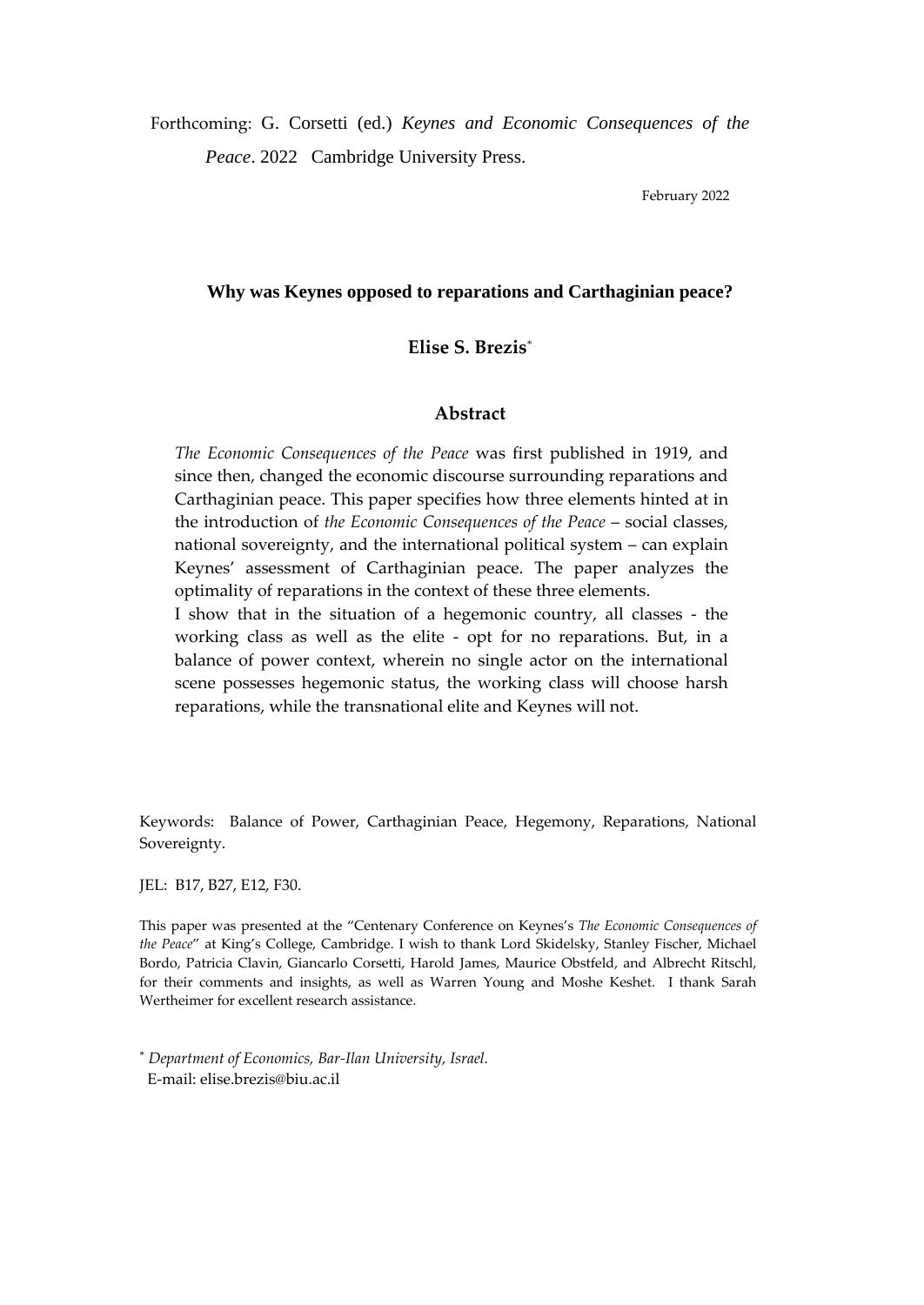## **I. Introduction**

*The Economic Consequences of the Peace* was first published in 1919, and since then, changed the economic discourse surrounding reparations and Carthaginian peace. The entire book is a thoughtful *plaidoirie* against the peace treaty signed in Versailles. It contains some 180 pages of data, calculations, and projections, reshuffling the data as a deck of cards in the hands of a virtuoso player. Keynes' conclusion is cut and dried: Reparations are bad.

The book begins in another sphere altogether. The first two chapters do not even mention reparations. Why? Recall the movies based on the books of Agatha Christie: The movie begins with one or two frames that appear unrelated to the rest of the story. It is these frames that hold the solution to the mystery: a seeming digression, that contains the explanation for what happens at the end. If you missed this first frame, you missed the entire plot of the movie. Likewise, if you seek to understand why Keynes claims that "the purpose of [his] book is to show that the Carthaginian peace is not practically right or possible."(p.18), then focus on the first two chapters of his book.

What ideas do we find in the first two chapters, which are essential for understanding reparations and the Carthaginian peace? Three main subjects are developed in these two chapters: three subjects that are hinted at in the introduction and that are essential to understanding reparations and the Carthaginian peace: (i) the 'International Political system', (ii) the notions of 'social identity' and 'national sovereignty', and (iii) the fact that 'social identities' differ for the various social classes, i.e., the elite versus the working class.

About the international political system, Keynes made a clear dichotomy between periods of rivalries and periods of internationalization.<sup>1</sup> About national sovereignty and power, Keynes stressed that the notion of nation and nationalism enter the economic realm: <sup>2</sup>

Finally, the difference between social classes is crucial in Keynes writings. The first page of the introduction begins with this statement: "All classes alike thus build their plans, the rich to spend more and save less, the poor to spend more and work less." (p.2), and thereafter, "Thus the bluff is discovered; the laboring classes may be no longer willing to forgo so largely and the capitalists classes no longer confident of the

<sup>&</sup>lt;sup>1</sup> He wrote: "The projects and politics of militarism and imperialism, of racial and cultural rivalries, of monopolies, restrictions, and exclusion, which were to play the serpent to this paradise, were little more than the amusements of his daily newspaper, and appeared to exercise almost no influence at all on the ordinary course of social and economic life, the internationalization of which was nearly complete in practice" (p. 6).

<sup>2</sup> Nations are real things, of whom you love one and feel for the rest indifference – or hatred. The glory of the nation you love is a desirable end – but generally to be obtained at your neighbour's expense. The politics of power are inevitable…. the balance of power in one's own interests (p.17).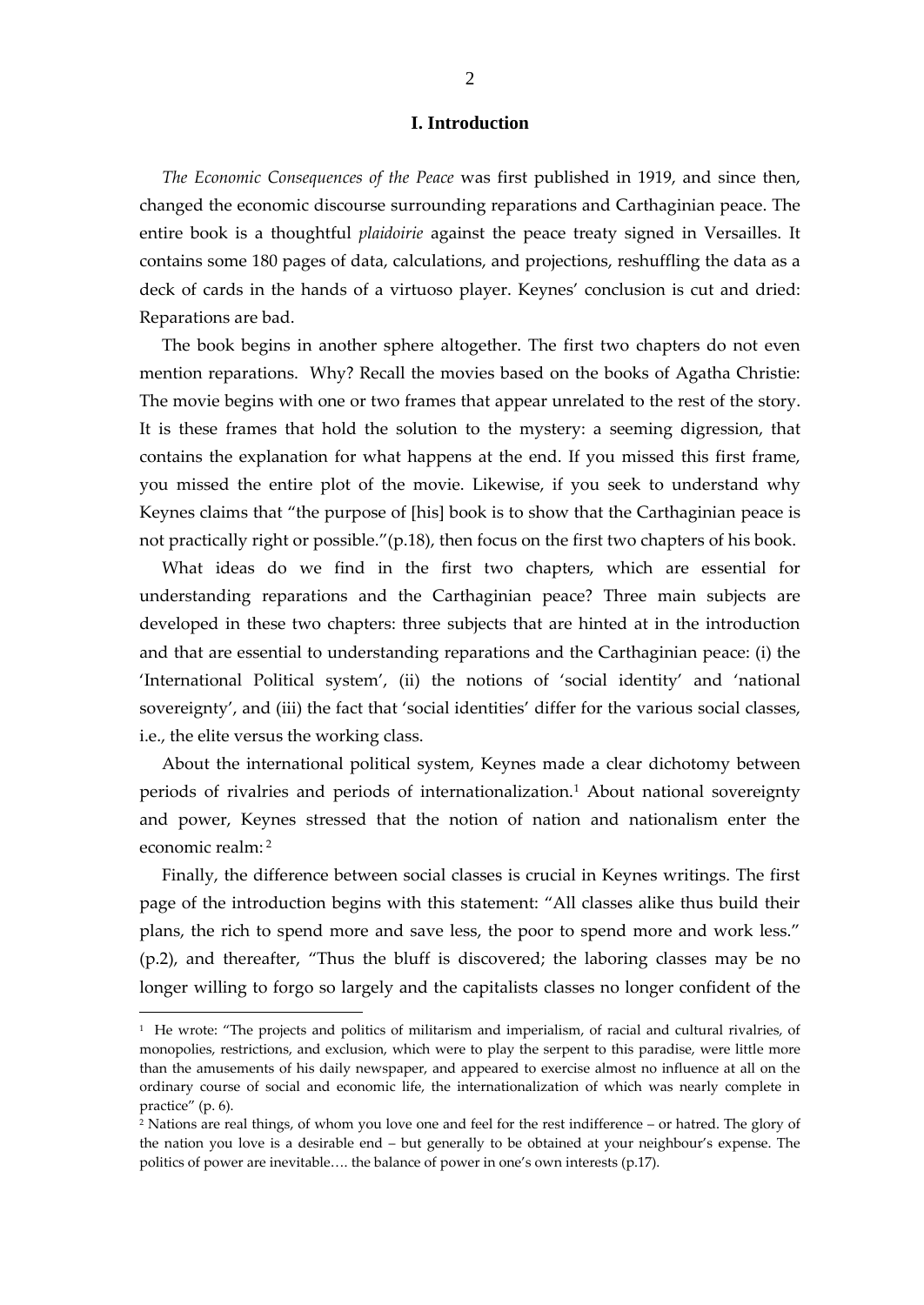future, may seek to enjoy more fully their liberties of consumption so long as they last, and thus precipitate the hour of their confiscation. (p.11).

These three elements – the international political system, national sovereignty, and the differences between the elite and the working class are the hints given by Keynes in the introduction and which enable understanding of his position on reparations.

This paper's purpose is to indicate how these three elements can explain Keynes's assessment on Carthaginian peace. About the international political system, and the differences between social classes, I show that when there is a hegemonic state, it is optimal for all classes to ask for no reparations: the working class as well as the elite find free trade to be optimal, and there is no need for harsh reparations.

However, when countries are in a 'balance-of-power' system, then the elite and the working class have differing optimal policies. While, for the working class, it is optimal to claim for harsh reparations, the transnational elite find it optimal to reduce reparations.

Is Keynes on the side of the working class or of the elite? Keynes exhibits in his writing a 'transnational elite' assessment, and he chooses to reduce reparations since identity and nationalistic values are for him no more than "non-sense" despite his having lived during a period of balance of power.<sup>3</sup>

The reasons of the difference between the view of the elites and the working class about reparations is their difference in social identity. The working class cares about national sovereignty, because it gives them a national identity, while the elite are part of the transnational elite, and do not need a national identity. So, Keynes who is part of the intellectual transnational elite, chooses to reduce reparations since identity and nationalistic values are not important for him.

It is interesting to note that in France, Clemenceau takes the view of the working class, which cares about national sovereignty and therefore claims harsh reparations. Keynes believed in a top-down flow of ideas, while Clemenceau understood that the rage of the working class burst from the bottom-up. And indeed Keynes's remarks about Clemenceau and the French are harsh:

"He [Clemenceau] had one illusion – France, and one disillusion – mankind… His principle for the peace can be expressed simply. In the first place, he was a foremost believer in the view of German psychology that the German understands and can understand nothing but intimidation (p.16). ...The future life of Europe was not their concern; its means of livelihood was not their anxiety. Their preoccupations related to frontiers, nationalities, to the balance of power, to imperial aggrandisements, to the future enfeeblement of a strong and dangerous enemy (p. 27).

<sup>3</sup> See also Mantoux (1946), Katiforis (2004), and Binkley (1929).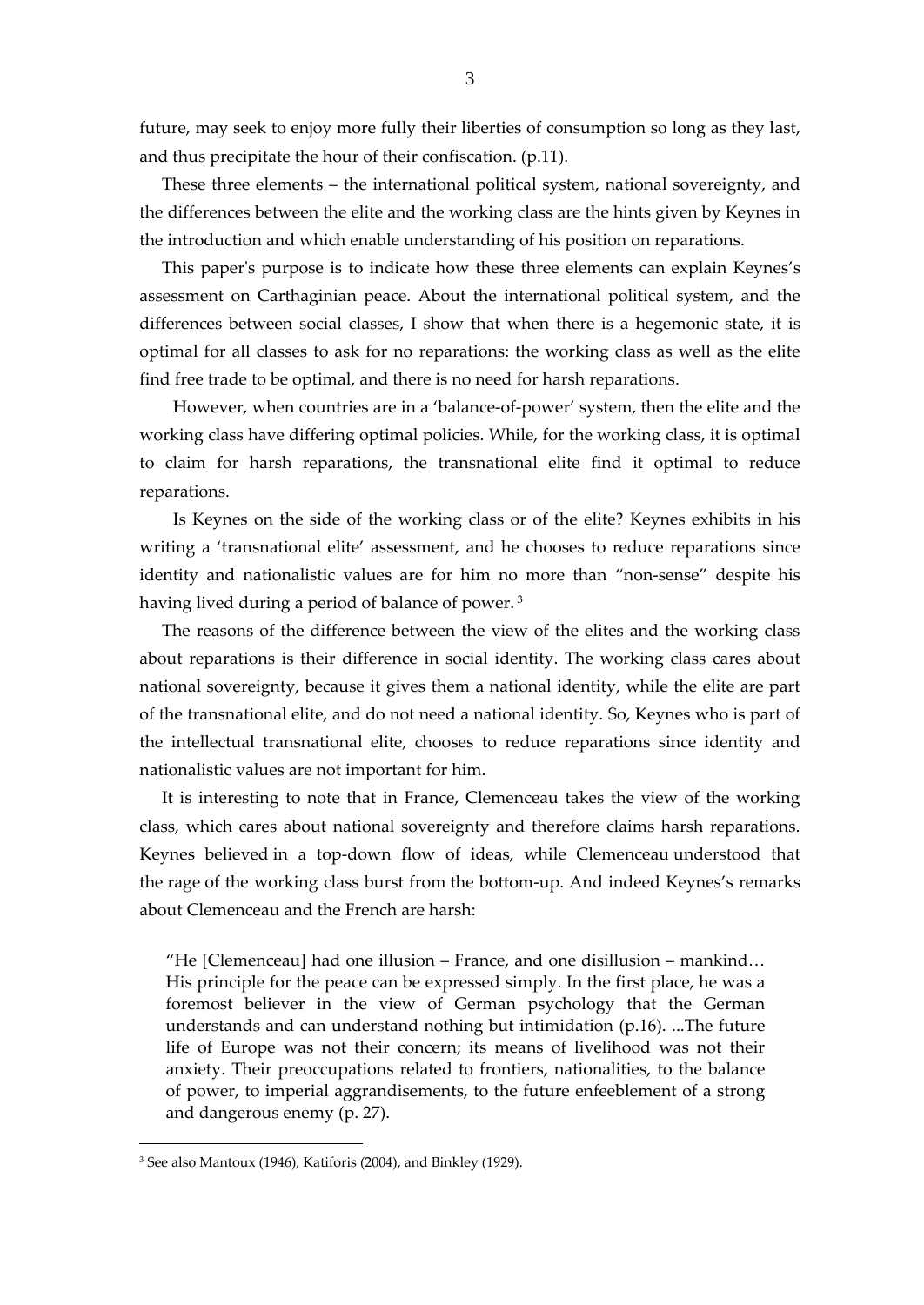Therefore, Keynes's views differ from those of Clemenceau and of the working class of France that cares about national sovereignty. So, the main differences between Keynes and Clemenceau are in their belonging to identification with the elite or to the working class. Keynes feels part of the elite, while Clemenceau cares about reparations, which are linked to nationalism and 'national sovereignty.

But why do the workers care so much about national sovereignty? Because it gives them a national identity, while the elite are part of the transnational elite, and do not need a national identity. This is the topic of the next section.

## **II. National Sovereignty and National Identity**

One of the main shifts in the history of economic theory lay in the introduction of Behavioral Economics in mainstream theory, which opened the floodgates to many other innovative lines of thinking. In consequence, it not only became 'kosher' to speak of culture and psychology in the economic realm, it became 'in'. <sup>4</sup>

Sociology also slowly penetrated the field of economic theory. In 2000, Akerloff and Kranton introduced 'identity' as an element affecting economic choices. In the field of social psychology, Tajfel developed the 'theory of social identity'. He contended that individuals have an inherent tendency to categorize themselves into one or more "ingroups", building a part of their identity based on membership in that group and enforcing boundaries with other groups.

The social identity theory posits the fact that a person's self-concept and self-esteem derive not only from personal identity and accomplishments, but from the status and accomplishment of the groups to which s/he belongs (Tajnel and Turner, 1979). In their experiments, they have shown that humans have a need for 'us/them' distinctions. Thus, social identity theory suggests that people identify with groups in such a way as to *maximize positive distinctiveness*.

Tajnel and Turner (1979) have shown that social identity leads to discrimination. When being divided into two groups, and asked to split budgets between the two groups, individuals had the choice between giving \$100 to each member of both groups, or receiving \$50 for each person in their group, but only \$10 to the other group. Most individuals chose the second option. Making the other group worse off is more important than making your group better. <sup>5</sup>

<sup>4</sup> In reference to Temin (1997): "Is it Kosher to talk about Culture?"

<sup>&</sup>lt;sup>5</sup> Moreover, it was shown that those who had been allowed to engage in intergroup discrimination had higher self-esteem that those who had not been given the opportunity to discriminate (Lemyre and Smith 1985, Oakes and Turner 1980).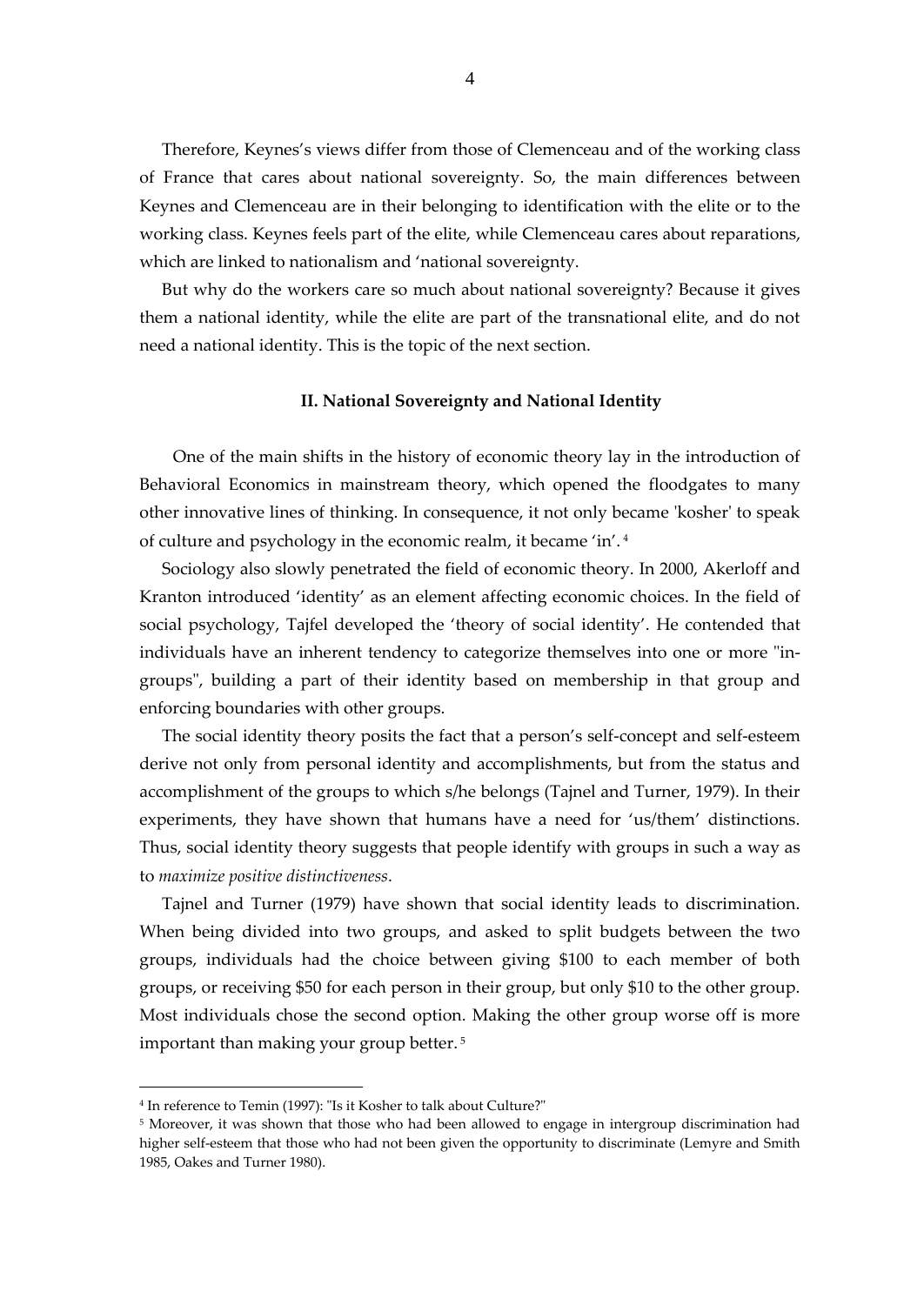In all their experiments, group selection was chosen almost randomly, and in some of the experiments, it was chosen completely randomly by tossing a coin. Yet, the results were significant: human being have a tendency to identify with a group.

These results were for a random selection of groups, so what happens when the group has some sort of common trait or culture, such as being white? Or being French?

Metzl (2019) discussed discrimination between whites and non-whites. He shows that individuals belonging to a given group can make decisions that are not "rationally" productive for them, just to feel part of the group and to separate themselves from the other group. An example he gives is that young white individuals belonging to the working class who were sick and in need of Medicare, chose "to be broke, but not to let the other group get it for free". <sup>6</sup> They are willing to make choices that harm themselves in order to maintain their class identity (see also Reicher, 2015).

Another clear grouping is the nation itself. One speaks today about the identity of being American: While "Being an American is an element of the self-concept of most Americans", it leads to discrimination and to in-group favoritism.

What are the 'markers' of social identity of a nation? Following Metzl (2019), the main elements defining working-class identity are the symbols of nationalism, which alongside sovereignty, is always part of the identity of the working class. Thus national sovereignty and power influence the sense of well-being of the working class.

However, social identity is not a value assimilated across society in a one- size-fitsall manner. Within each nation-state, the various in-groups - especially the working class and the elite - do not share the same identity.

The literature on  $20<sup>th</sup>$  century elites pinpoints the interconnection of all elites, and their transnational values.<sup>7</sup> Weber (2008) showed that at the beginning of the 20th century, the elite of Germany and England had connections between them, and shared the same values despite the tensions between the countries, and acted to improve Anglo-German relations: "The British and German ruling elites tried to ease the tensions between the two empires." (p. 49). 8

Weber showed that militarist nationalism and European transnationalism were not mutually exclusive concepts: militarist nationalism appealed to the working class and

<sup>6</sup> Medicare might improve life for all groups, but as it would improve the well-being of the non-white group more, working class 'white' Americans actively oppose it.

<sup>7</sup> See Brezis and Temin (1999, 2008).

<sup>8</sup> Indeed Weber brings Britain and Germany's preeminent universities and playgrounds for political and social elites back to life to reconsider whether any truth is left in the old contrast between British liberalism and German illiberalism.

Ciampani and Tolomeo (2015) follow a similar reasoning about the elite: "In effect, the research avenue that focuses on the meetings of the European elites aims to account for the progressive "amalgam" of the European elites' national groups, their coming together both to initiate the processes to form new generations of élites, and to broaden (or restrict) the means of access to decision-making" (pp. 10-11).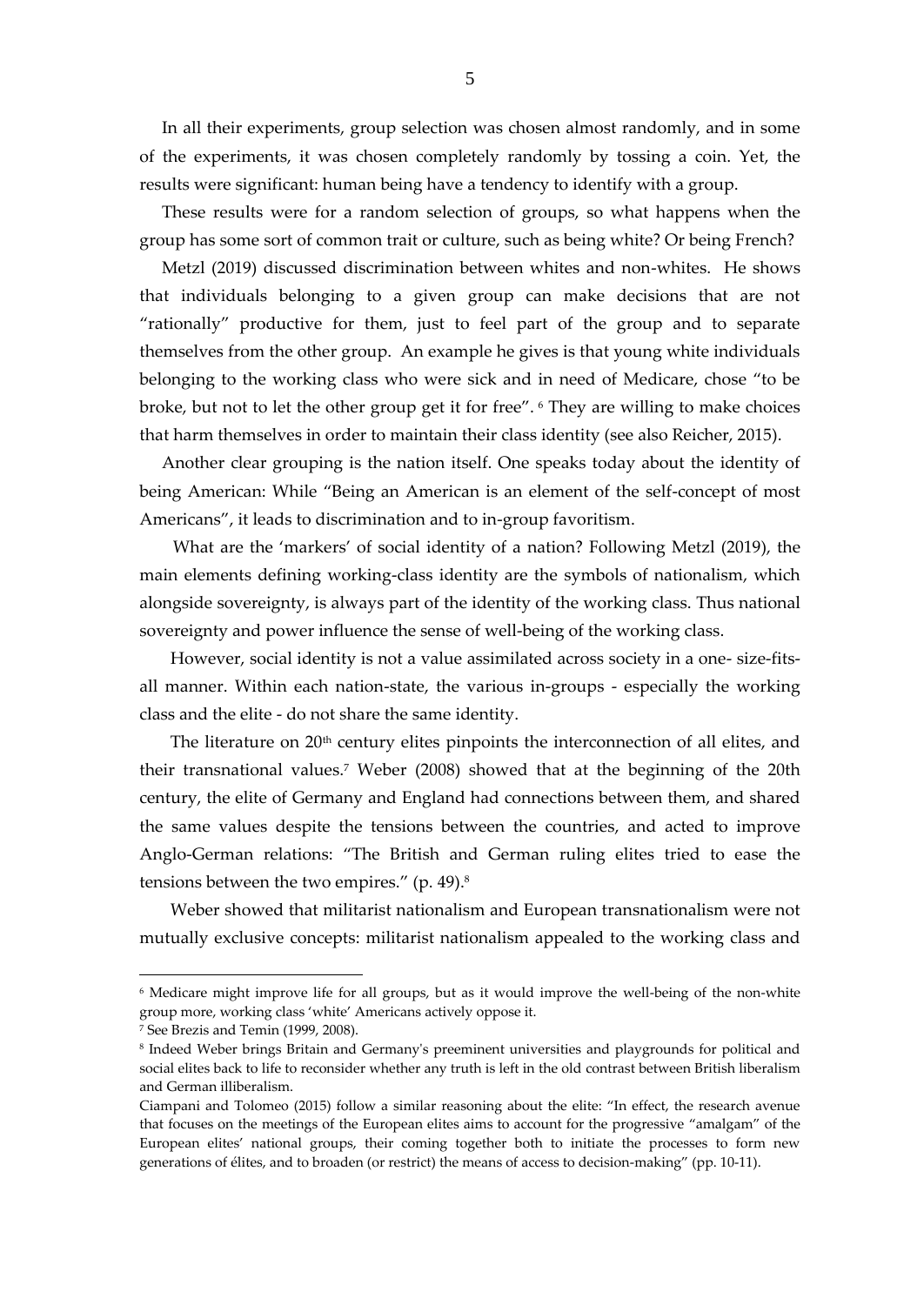transnationalism to the elites. He stressed that the elite of various countries feel related by their culture, and feel themselves to be part of the same group - the transnational elite of Europe. They emphasize humanistic, universal values and do not relate to values such as militarism, power and nationalism.

Therefore, we obtain a dual social identity.<sup>9</sup> On the one hand, the working class of each country cares about national sovereignty and power. On the other, the elite in each country want a globalized economy with interdependence between countries. The transnational elite identity values internationalism, humanism, and universalism.

And to which group did Keynes belong? Did his feelings pulled towards the working class? or towards the elite? As he mentioned in Essays in Persuasion, commenting about Marxism (1931):

How can I adopt a creed which, preferring the mud to the fish, exalts the boorish proletariat above the bourgeois and the intelligentsia who, with whatever faults, are the quality in life and surely carry the seeds of all human advancement? Even if we need a religion, how can we find it in the turbid rubbish of the Red bookshops? It is hard for an educated, decent, intelligent son of Western Europe to find his ideals here, unless he has first suffered some strange and horrid process of conversion which has changed all his values." (p. 298)

This dual social identity leads to a dual view on trade policy and reparations. On the one hand, the working class of each country cares about national sovereignty and power. On the other, the elite in each country want a globalized economy with interdependence between countries. The transnational elite identity values internationalism, humanism, and universalism. In the next section, we analyze the relationship between reparations and national sovereignty in the perspective of the international political system. In other words, we analyze why in periods of hegemony, the elites as well as the working class have in common their views on trade policy and reparations, while in periods of balance of power, their views differ. We start with a historical perspective on these relationships.

#### **III. Reparations and the International political System**

The historical record of the past 350 years shows cycles in which there are periods where a nation-state is dominant and has leadership, while there are periods of 'balance of power' in which there is no dominant state, and many nations are similar in their power.

<sup>9</sup> See also Brezis and Hellier (2017).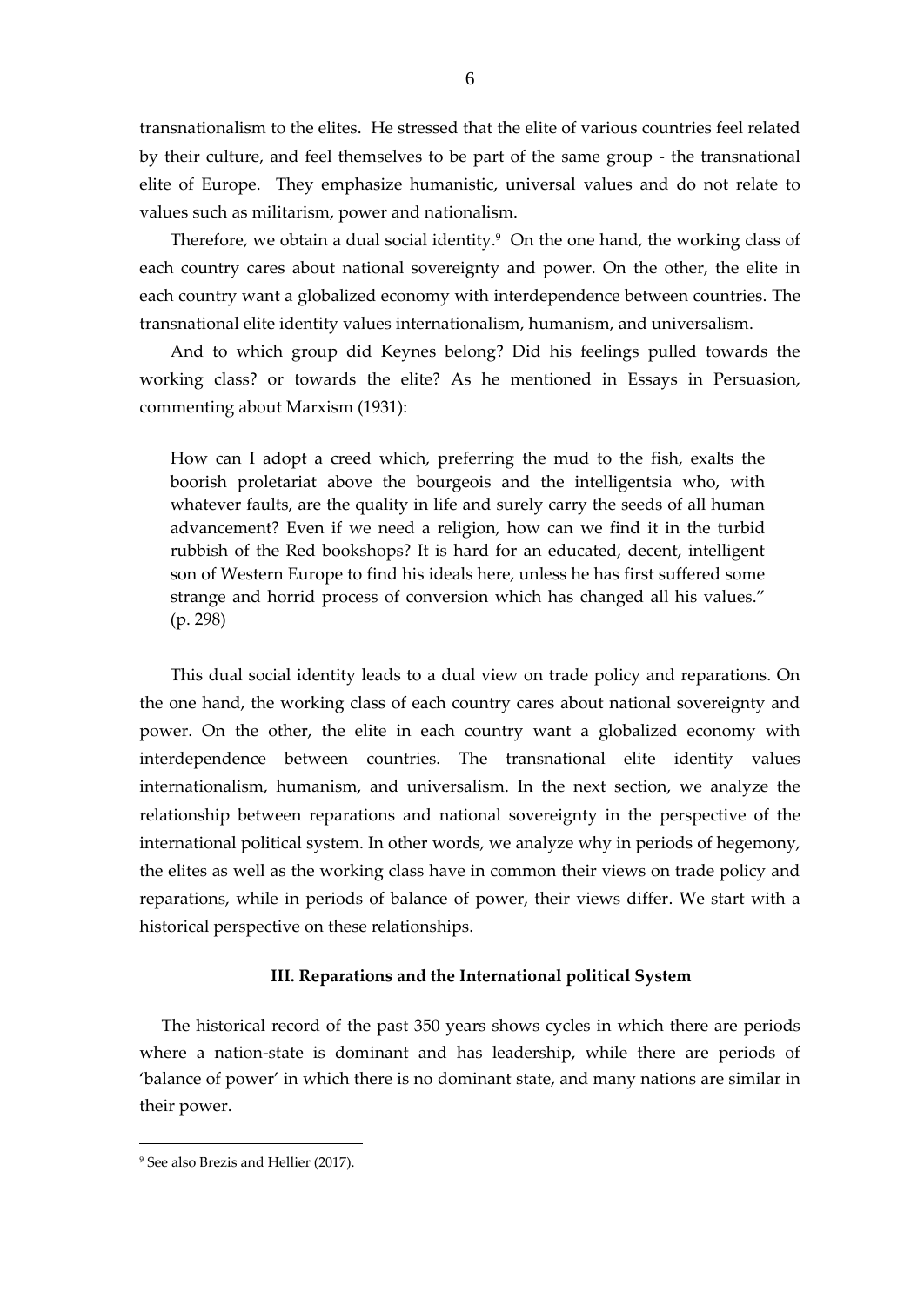We should of course first ask if in 1919, at the time of the Treaty of Versailles, is the international system in a hegemonic or a 'balance of power' system?

The data are presented in Figures 1-3. From 1850 to 1910, the Western world lives in a system of *Pax Britannica* – the UK is the leader of the world. The UK has leapfrogged the Dutch, and is the hegemonic power. However, after 1910, the UK is not anymore a leader country (see Figure 1).

After 1945, we are in a period of *Pax Americana*, the US is the leader of the world, and the US has leapfrogged the UK. From 1945 until 2010, the US is the hegemonic power of the world (see Figure 2).<sup>10</sup>

But, during the period 1910-19, the data display that GDP per capita among the main powers are very similar, (although Germany has higher GDP than France from 1900 and on). This is a pure 'balance of power' system. There is no leader countries, and this situation will stay so until 1945, the end of World War II (see Figure 3). So, the international system shows cycles in leadership.

In almost complete correlation with the cycles in leadership, the historical record of the past 350 years shows cycles in trade policy. These two cycles are correlated: Hegemony is related to periods of free trade while protectionism occurs in periods of balance of power.

To give some examples, the most notable change in policy is the Navigation Act of 1651, which is widely held to have represented the end of effective Dutch commercial hegemony in Europe and to have marked the beginning of the British challenge.

By the end of the second decade of the 19th century, Britain had set about dismantling its own protectionist apparatus and had initiated an era of free trade which lasted as long as the *Pax Britannica* endured.<sup>11</sup>

And as a last example, in the  $20<sup>th</sup>$  century, the rise of American power in the pre-World War II years was associated with a succession of protectionist measures, whereas the establishment of American hegemony after the war led to the pursuit of free-trade.<sup>12</sup>

Why this relationship between trade policy and the international system? The relationships between protectionist commercial policy, power, nationalism and balance of power have been explored at some length in the works of a number of political scientists. One of the most widely accepted paradigms linking the structure of the international political system with protectionism is the theory of 'hegemonic stability'. 13

<sup>&</sup>lt;sup>10</sup> Brezis, Krugman and Tsiddon (1993) present a model explaining endogenously the changes in hegemony, and about the data on the Balance of payments, see Brezis (1995).

<sup>11</sup> Gilpin (1975) writes that: "Britain's interest lay in universal free trade and the removal of all barriers to the exchange of goods."(p.84).

 $12$  About the end of the American hegemony and "neomercantilism" at the end of the  $20<sup>th</sup>$  century, see Calleo and Rowland (1973), Cline (1980), and Malmgren (1970).

<sup>13</sup> A precursor is Hirschman (1945); see also Kindleberger (1975), Whitman (1975), Krasner (1976), Keohane and Nye (1977), MacEwan (1978), Keohane (1980), Wallerstein (1980), and Gilpin (1977, 1981).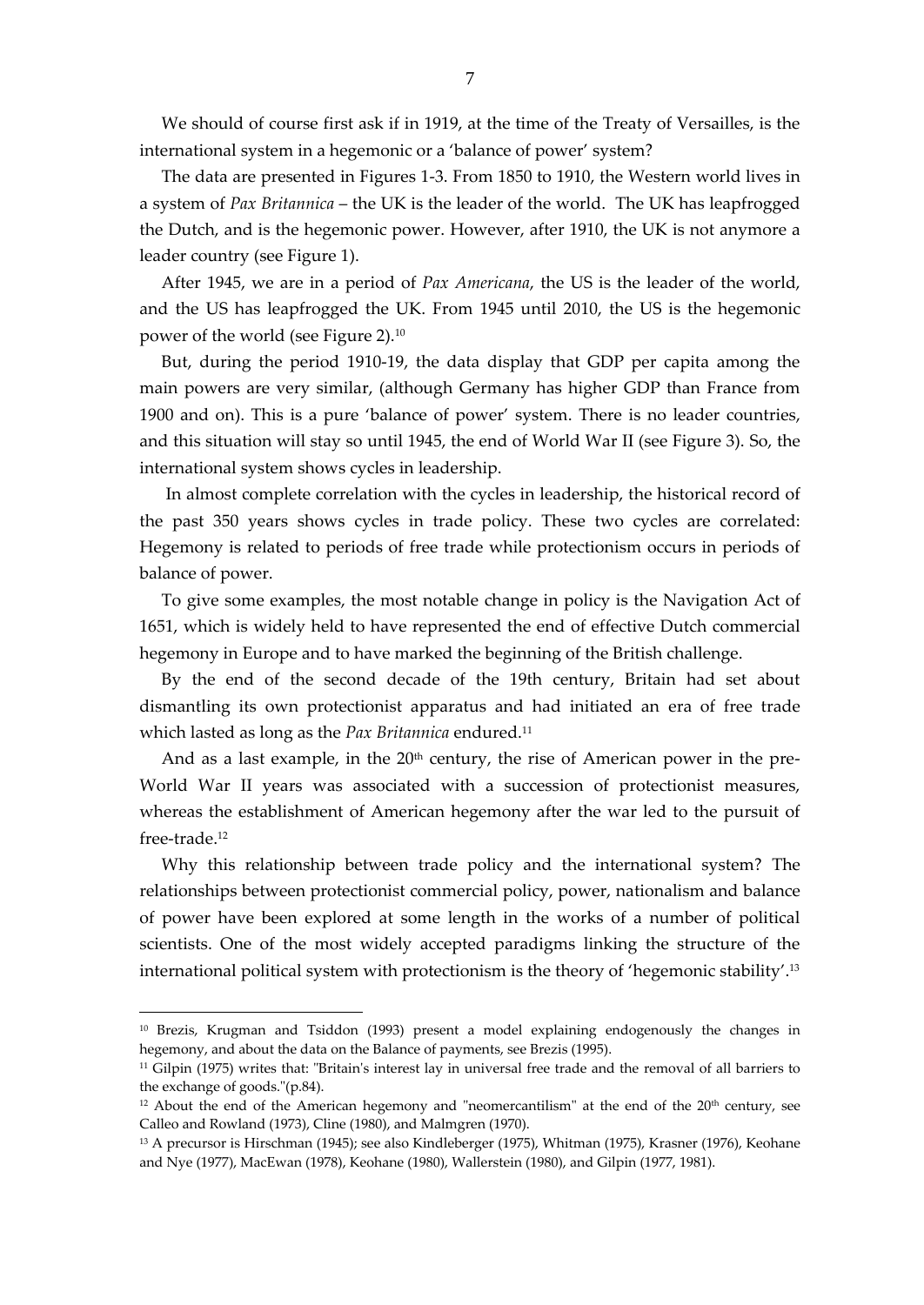Kindleberger (1973), following in the footsteps of Frohlich, Oppenheimer and Young (1971), argues that international security is a collective good. Since free trade can arise only in a climate of international security, it is only when some power is dominant enough to enforce security that a regime of free trade will arise. Given the inevitable tendency of weaker states to free-ride on the provision of the collective good by a hegemonic power, the absence of a hegemonic state leads to the erosion of free trade and to the growth of protectionism. Gilpin (1975) writes that "a liberal international economy cannot come into existence and be maintained unless it has behind it the most powerful state(s) in the system.… A liberal economic system is not self-sustaining, but is maintained only through the actions -- initiatives, bargaining, and sanctions of the dominant power(s)."<sup>14</sup>

8

Another paradigm linking these cycles is the theory of "imperialism of free trade". 15 It purports to explain the development of the world trading system in the presence of a hegemonic power. This theory argues that "the hegemonic power is expected to extend its control -- and the open international trading order-- over local economies by informal or indirect means whenever possible, since this constitutes the cheapest way to create and maintain its predominant position in the world." The link between international political system and economic policy was also emphasized by Skidelsky (2010, 1976).

In conclusion, the literature relating trade policy to the international system is vast. But the theories of 'imperialism of free trade', 'hegemonic stability' or 'collective good' are too general statements. There is a need to pinpoint the essential elements which are the thread between trade policy and the international system. Some of the political scientists stress that in a period of balance of power, keeping with power necessitate to increase foreign reserves.

Already Adam Smith laid out the reasons for increasing foreign reserves in periods of balance of power:

The real wealth or poverty of the country … would depend altogether upon the abundance or scarcity of those consumable goods. But … they are obliged to carry on foreign wars, and to maintain fleets and armies in distant countries. This, cannot be done, but by sending abroad money to pay them with; and a nation cannot send much money abroad, unless it has a good deal at home, Every such nation, therefore, must endeavour in time of peace to accumulate gold and silver, that when occasion requires, it may have wherewithal to carry on foreign wars. <sup>16</sup>

Wallerstein (1980) also emphasized the importance of foreign reserves: "control of an adequate bullion stock was... a crucial variable in the struggle between core

<sup>14</sup> Gilpin (1975), p.85. See also Coleman (1969), and Brezis (2003).

<sup>15</sup> See Gallagher and Robinson (1953), MacDonagh (1962), Moore (1964), Mathew (1968), and Platt (1968, 1973).

<sup>16</sup> Smith (1937), p. 399.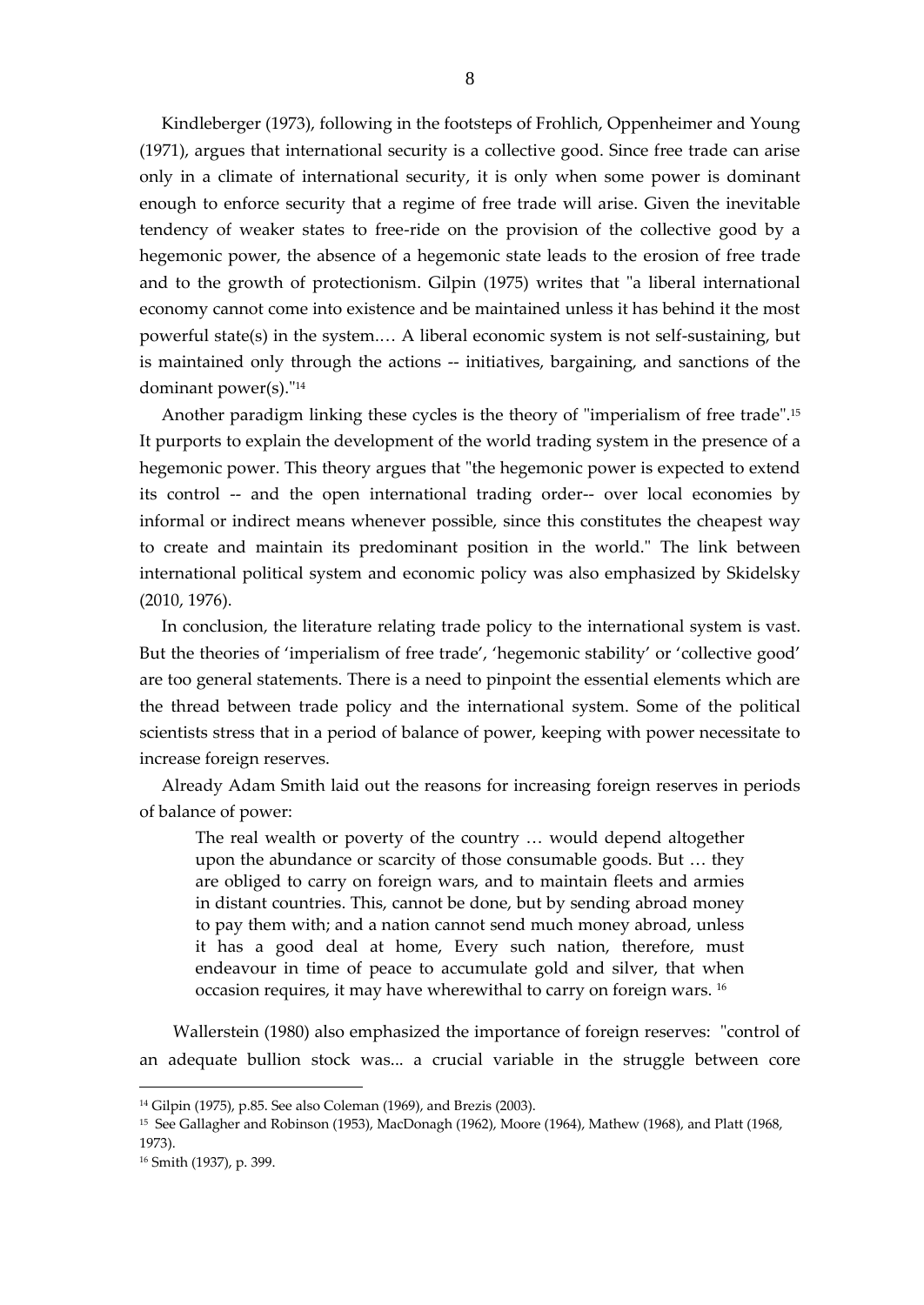powers." <sup>17</sup> Colbert, much before, also claimed: "trade is the source of public finance and public finance is the vital nerve of war." With more foreign reserves available in the economy, the nation-state could increase its success at war, and even in 'balance of power' system refrain from war. Moreover, Kinder and Hilgemann (1964) note that "the duration of campaigns depended on finances." 18

In this vein, this paper asserts that the main reason for asking for reparations is the desire to increase foreign reserves in periods of balance of power in order to increase 'national sovereignty' and thus national power. Requesting reparations is one of these means in the hands of a nation to maintain its national sovereignty, especially when the other country is slightly more developed. In periods of hegemony, then, reparations are not necessary, as countries can free-ride on the power of the hegemonic nation-state.

This is the idea developed in the following framework. We focus on periods of balance of power, as it was the case in 1919, when Keynes wrote *The Economic Consequences of the Peace* about reparations. We show that the optimal policy for the elite is different than for the working class, due to the fact that their social identity differ. In order to analyze the effects of reparations, we incorporate in the model these following elements: social identity theory, the concept of national sovereignty for the working class, and the concept of humanism for the transnational elite.

#### **IV. The Framework**

### **4.1 Introduction**

*The Economic Consequences of the Peace* was published in 1919, a period of balance of power. In consequence, we will only analyze the case of balance of power, wherein no single actor on the international scene possesses hegemonic status

We focus on the case of France and Germany for describing the model. In Table 1, it is shown that the GDP of Germany is higher than that of France.

This very simple framework will permit to explain why during a period of balance of power, as it was the case in 1919, the working class (and Clemenceau) will choose harsh reparations, while the elite (and Keynes) will not. And the main reason I emphasize in this paper is that it is due to social identity. The social identity of the working class is national identity and national sovereignty. The social identity of the elite is humanism, and internationalism; and they want a globalized economy with interdependence between countries. Therefore, we obtain a dual social identity.

Then, as already hinted in the previous section, we show that the 'markers' of national sovereignty and power are related to foreign reserves, while the 'markers' of

<sup>17</sup> Wallerstein (1980), p. 277.

<sup>18</sup> Kinder and Hilgemann (1964), p. 253.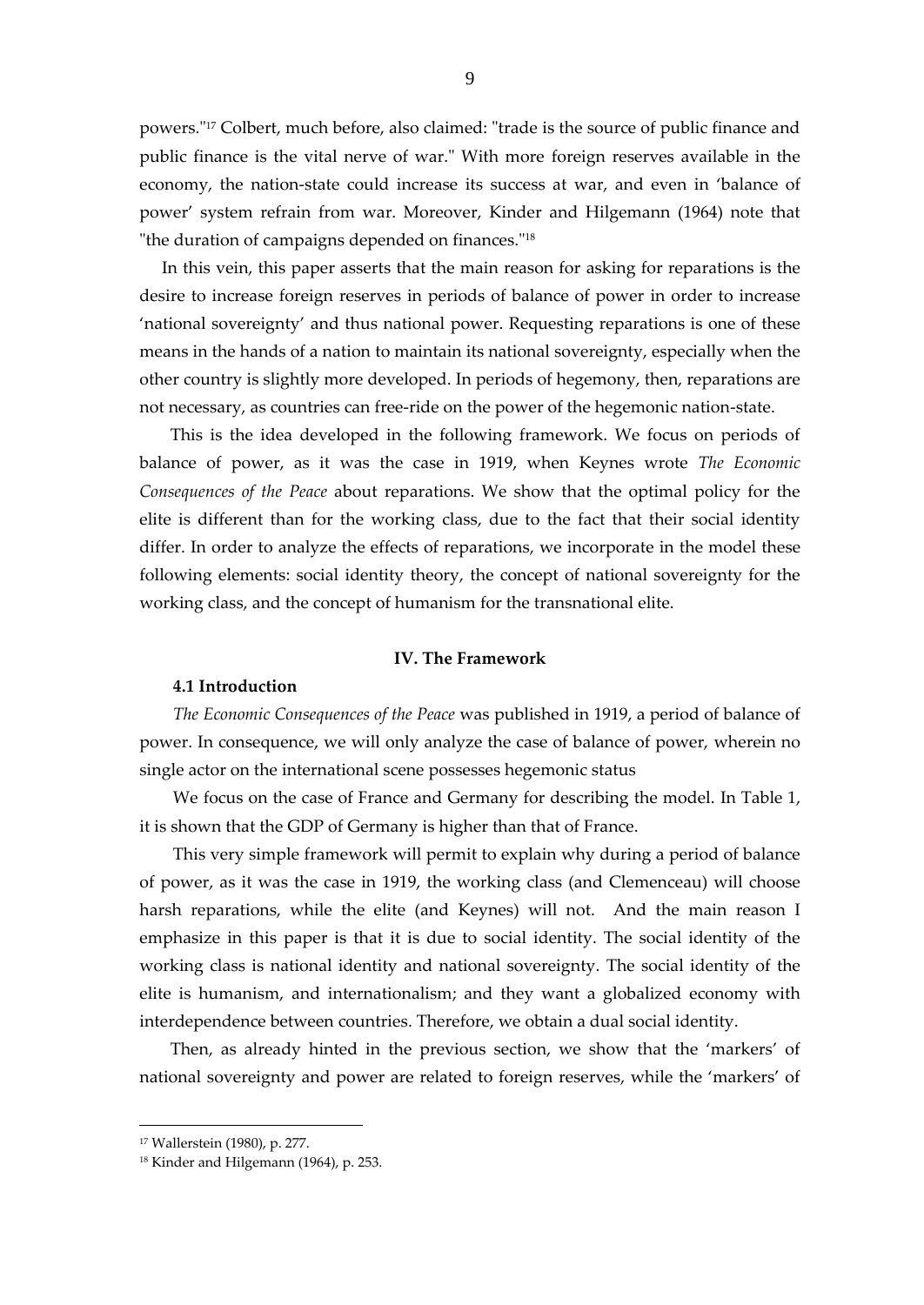internationalism are just increasing investments. Let us start by modelling social identity.

#### **4.2. Social identity of the working class**

This model is assuming a duality of social identity: There are two social classes and each class has its own identity, which has an impact on the individual's utility. We start with the working class.

One of the main elements defining the working class is its attachment to symbols of nationalism, as 'national sovereignty' and power. (We use these two notions as equivalent). How national sovereignty and power affects the utility of the working class? We could, of course, introduce national sovereignty directly into the utility function. In this paper, I try a more "subtle" line of modeling.

Following the research presented above, I assume that the working class does not have utility from the size of national sovereignty per se, it is the comparison with the other country which affects utility. If power is less than a required amount in competition with another country, then the utility is affected.

We focus on the case of France and Germany for describing the model. France is country 1, and Germany is country 2. Thus, the country with higher output is country 2. Moreover, France could ask for reparations, since it was a winner at war.

Each country is represented by an individual of the working class, and which faces the following payoffs:

$$
V_1 = \begin{cases} c_1 & PW1 \ge PW2 \\ c_1 - K & PW1 < PW2 \end{cases}
$$
\n<sup>(1)</sup>

Equation (1) presents the utility of a worker in France (country 1). For country 2, it is the same equation, with the suffixes inverted. We define  $c_i$  as the output allocated to consumption. Equation (1) emphasizes that the utility/payoff of a citizen is equal to its utility from consumption (assuming that  $U(C) = C$ ).

The workers care about consumption, but the workers care also about national sovereignty and power (this is their social identity). In other words, the French working class feel 'insulted' by an equivalent quantity of size K when the power of Germany is greater than the one of France, as it was shown above in the works of Tajnel and Metzl that people feel insulted when the other group gets some more than their own group.

What is the definition of power, PW? In Appendix 1, I show that the power of a nation can take the following form: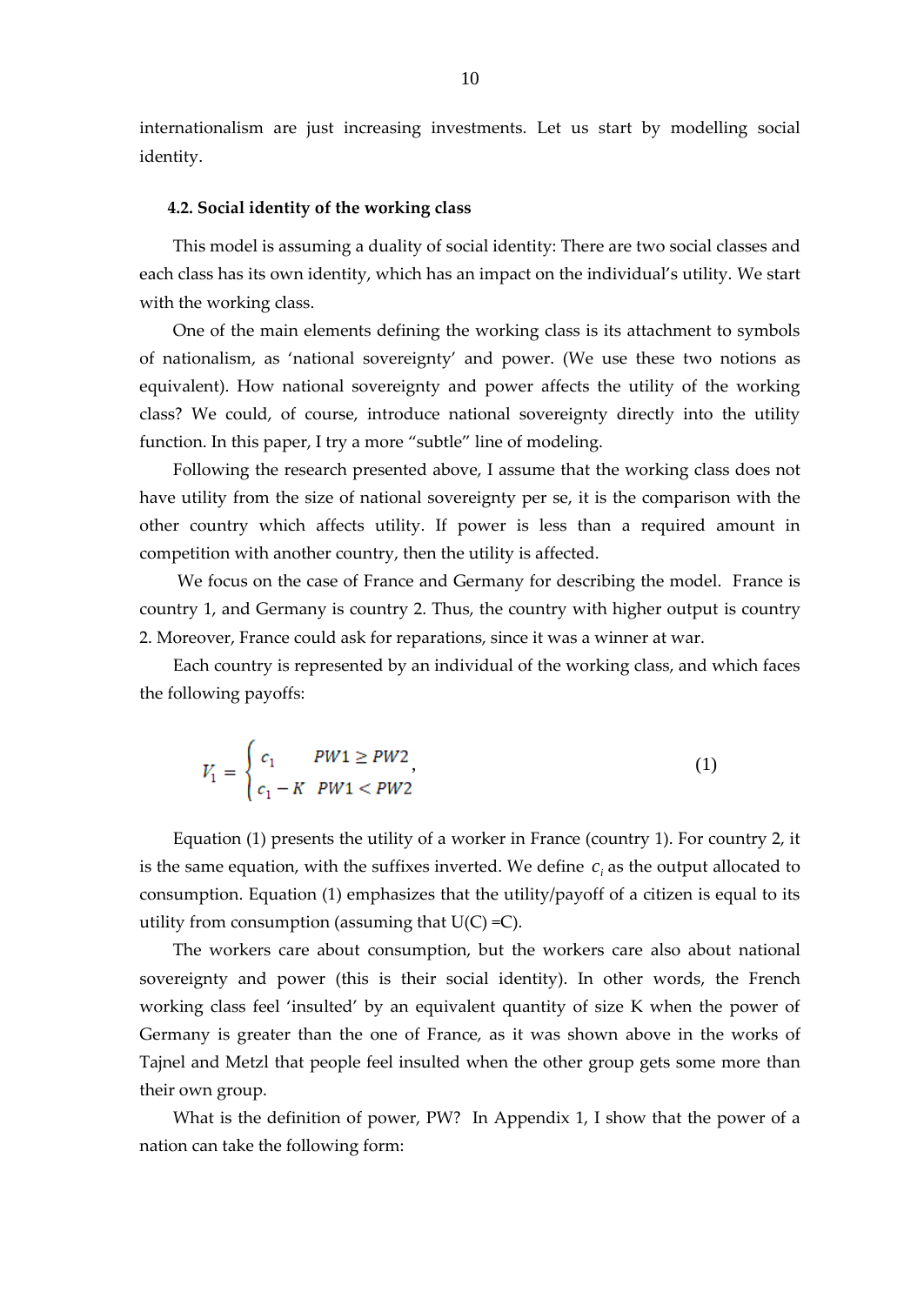$$
PW_i = Min(c_i, R_i + y_i - c_i)
$$
\n<sup>(2)</sup>

where  $R_i$  represents the reparations paid by a foreign country (only a country having won a war can ask for reparations), and  $y_i$  is output (see the exact definitions in the appendix).

#### **4.3 Objectives and Payoffs for the transnational elite**

The transnational elite put the emphasis on humanism, i.e., consumption and economic growth of the world. Moreover, recall that the elite are the individuals who are investing (as underlined by Keynes in the introduction). So the utility function of the elite in country 1 is:

$$
V_{E,1} = U(C_E, I)
$$
 (3)  
where  $C_E$  is the consumption of the elite, and I are investments, since the savings of  
the elite finance the investment of the nation. In their utility, there is no national

sovereignty and power.

#### **4.4 Equilibrium**

In equilibrium, the workers choose c and R as to maximize (1). The elite maximize equation (3). Remember that we assume  $y_2 \ge y_1$  ( Germany has higher output than France). We get the following proposition.

## **Proposition 1**

When countries are in a balance of power regime, with output quite similar, then in the unique equilibrium, the working class (and the politicians listening to the working class) will choose to increase their national power by hoarding foreign reserves until they attain maximum power. In case, one country can ask for reparations, then, the optimal size of reparations is:

$$
R_1^* = -R_2^* = (y_2 - y_1)/2 \tag{4}
$$

and

$$
c_1^* = c_2^* = (y_1 + y_2)/4\tag{5}
$$

The proof is presented in Appendix 2.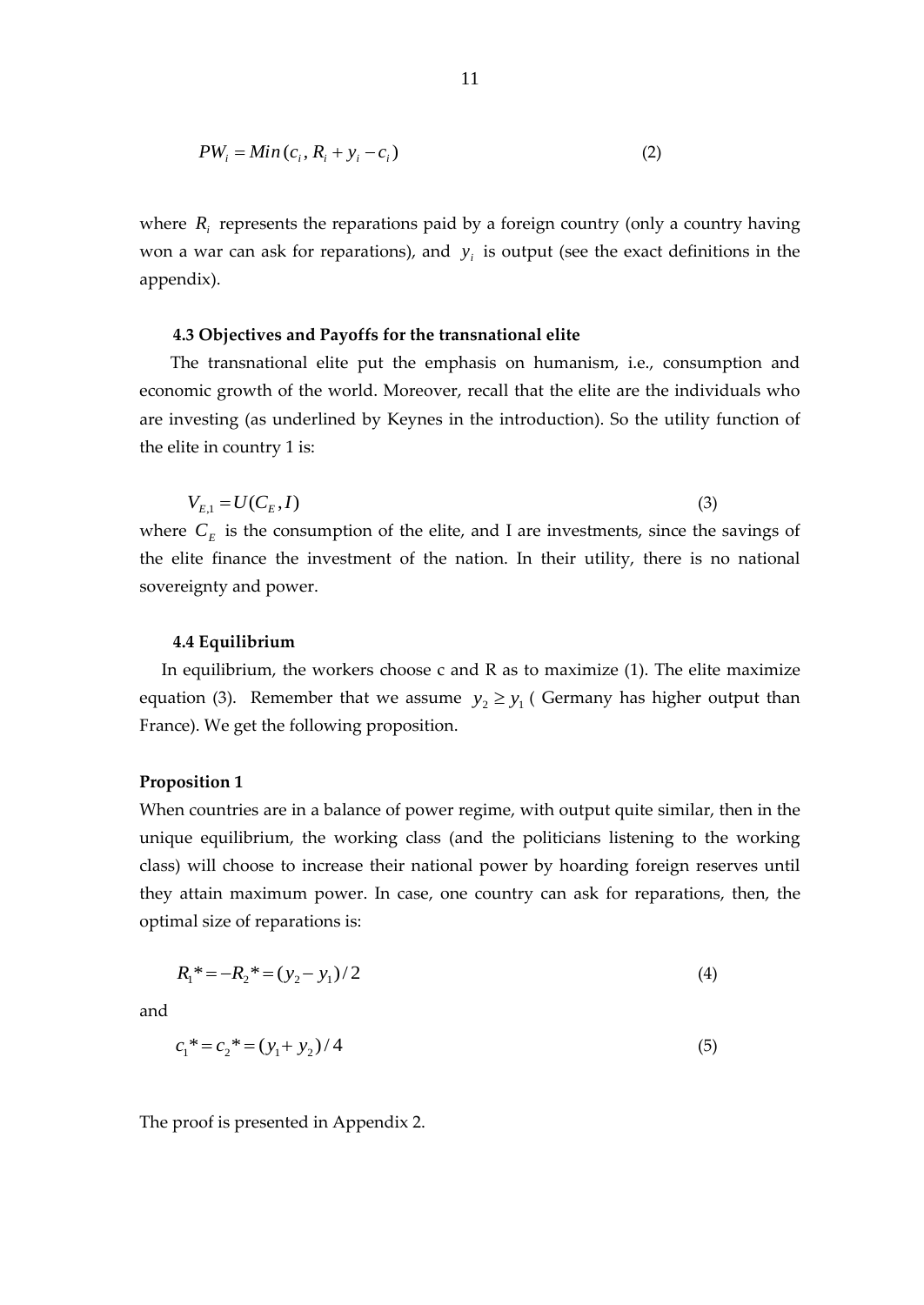#### **Proposition 2**

In a balance of power system, the transnational elite choose not to hoard foreign reserves and not to ask for reparations.

In their utility, there is no national sovereignty so that hoarding foreign reserves are not important, and therefore reparations are not necessary. And since we have: <sup>19</sup>

$$
S = I + N X \tag{6}
$$

Then, they are better off, when hoarding foreign reserves and reparations are zero.

To conclude, in case of Balance of power, and when one takes into consideration the aspirations of the working class, then it is optimal to ask for harsh reparations. This was the point of view of Clemenceau, in the name of the "people of France". The optimal size of reparations is given by equation (4). It is interesting to note that the optimal amount of consumption and reparations is such that all countries have equal consumption.

The transnational elite put the emphasis on humanism, i.e., consumption and economic growth of the world. Moreover, recall that the elite are the individuals who are investing (as underlined by Keynes in the introduction). Hoarding foreign reserves is not optimal, and therefore the amount of optimal reparations is zero.

## **V. Conclusion**

There is no better conclusion of Keynes' *Economic Consequences of the Peace* than to quote Skidelsky:

Keynes was also a product of the old Europe, of which Britain was an integral part. He was brought up by a German governess, married a Russian ballerina, and was at home in France and Italy. He looked forward to an era of small political and cultural units combined into 'larger, and more or less closely knit economic units.(2010, 191-192)... Keynes was staking the claim of the economist to be Prince. All other forms of rule were bankrupt. The economist's vision of welfare, conjoined to a new standard of technical excellence, were the last barriers to chaos, madness and retrogression. (1983, p. 384)

This paper seeks to explain the disagreements between Keynes and Clemenceau. I show that the various in-groups' national identities between the working class and the elite explain their opposing views on reparations. For the working class, national sovereignty is essential, despite "the apparent inability of the intelligentsia to

<sup>&</sup>lt;sup>19</sup> Government expenditures are included in the maximization of the working class.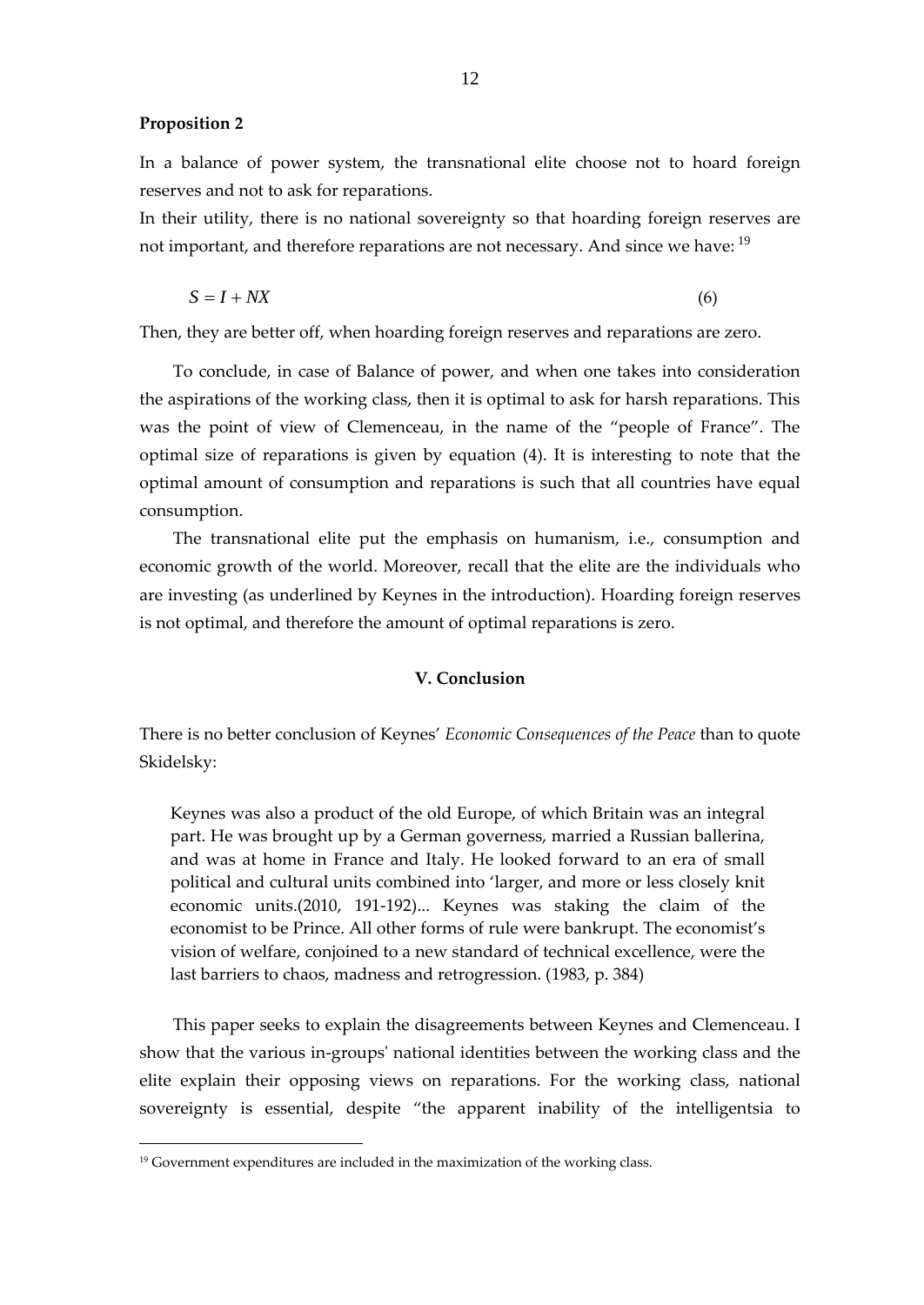understand and appreciate power-problems". This difference in identity can explain why the optimal policy for the working class differs from that of the elite.

This paper has stressed that in the context of a hegemonic country, all classes, the working class and the elite opt for no reparations. But, in a "balance of power" situation, wherein no single actor on the international scene possesses hegemonic status, the working class will choose harsh reparations, while the elite will not.

What, then, does this paper teach us? There are two main conclusions: The first is that if we ask why 1945 is so different from 1918; and why the peace treaties after 1945 differ from those of the 1919 Treaty of Versailles, the answer is obvious.

Because in 1945, there was a hegemonic state - the US - while in 1919, the world was in a balance of power system. As this paper has shown, this fact changes countries' entire perspective on reparations and free trade. Under a hegemonic system, there is no "Clemenceau" to ask 'in the name of the people' for harsh reparations, in order to enhance national identity. In periods of hegemony, there is room for coordination, for the UN, for the GATT, for the Marshall plan; There is no room for harsh reparations.

Being part of the intellectual transnational elite, Keynes understood this already in 1919. He fought for a treaty of reconciliation. But Clemenceau could not accept this. On behalf of the French working class, Clemenceau cared about national sovereignty and national identity, for which the French were willing to pay the price. They did not know that the price will be so high.

The second main conclusion of this paper is that the small framework presented in the previous section helps us to understand the present. Indeed, the hegemony of the US extended from 1945 until 2008. Since then, we are back in a balance of power between the US and China. From 2008 and on, the world has entered a new balance of power system. Therefore, the working class in many countries oppose free trade.

I hope this paper shed new light on Keynes' view on reparations and Carthaginian peace. And let me conclude this overview on Keynes, with an optimistic quote:

It is our duty to prolong peace, hour by hour, day by day, for as long as we can. We do not know what the future will bring, except that it will be quite different from anything we could predict. I have said in another context that it is a disadvantage of the 'long run' that in the long run we are all dead. But I could have said equally well that it is a great advantage of the 'short run' that in the short run we are still alive. Life and history are made up of short runs. [Keynes, *New Statesman,* July 1937]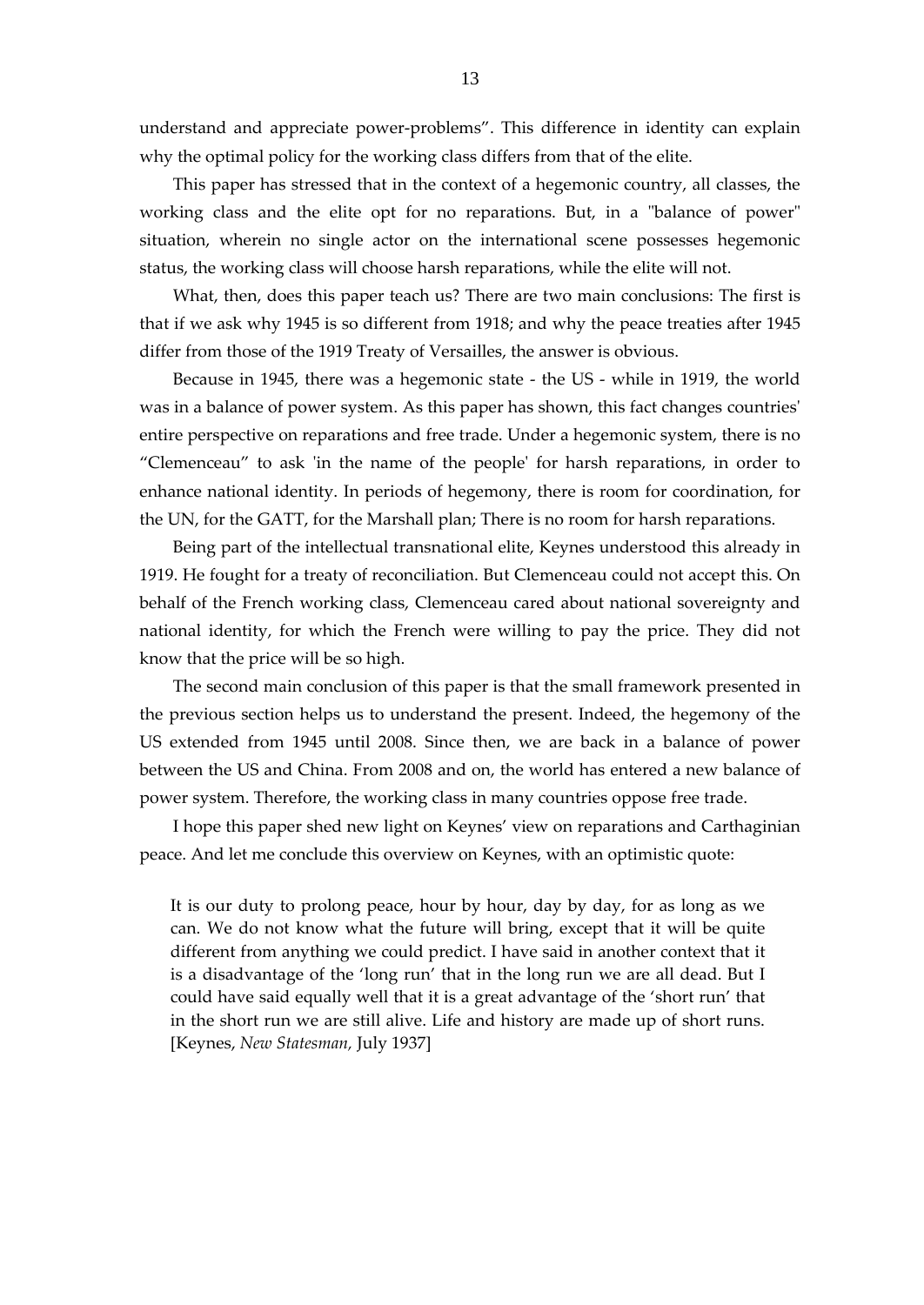#### **References**

Akerlof, G.A and R. Kranton. 2010. *Identity Economics*. Princeton University Press

Akerlof, G.A and R. Kranton. 2000. "Economics and Identity". *The Quarterly Journal of Economics.* 115 (3):715-753.

Bar-Siman Tov, Y. 2004. *From Conflict Resolution to Reconciliation* Oxford University Press.

Binkley, 1929. "Ten Years of Peace Conference History" *The Journal of Modern History* 4: 607-29.

Brezis, E.S. and J. Hellier. 2017. "Social Mobility at the top and the Higher Education System" European Journal of Political Economy, (52): 36-54.

Brezis, E.S. and P. Temin. 2008 "Elites and Economic Outcomes" in S. Durlauf and L. Blume, eds. *New Palgrave Dictionary of Economics*.

Brezis, E.S. 2003. "Mercantilism", *Oxford Encyclopedia of Economic History*.

Brezis, E.S. and P. Temin. 1999. *Elites, Minorities and Economic Growth*, eds., North Holland, Elsevier

Brezis, E.S. 1995. "Foreign Capital Flows in the Century of Britain's Industrial Revolution: New Estimates, Controlled Conjectures", *Economic History Review*, February, pp.46 67

Brezis, E. S., Krugman P. and D.Tsiddon. 1993. "Leapfrogging in International Competition", *American Economic Review*, December, pp.1211-19.

Brito, D., and Intriligator, M. (1976), "Strategic Weapons and the Allocation of International Rights," in John V. Gillespie and Dino A. Zinnes, *Mathematical Systems in International Relations Research* (New York: Praeger).

Calleo, D. P. and Rowland, B. M. (1973). *America and the World Political Economy* Bloomington: Indiana UP.

Ciampani, A. and R. Tolomeo. 2015. "The need for an interpretive framework in the history of European Élites." In *National Identities and Transnational European Élites*, edited by A. Ciampani and R.Tolomeo, 5-13. Soveria Mannelli: Rubbettino Editore.

Cline, R.S. (1980), *World Power Trends and US Foreign Policy for the 1980s*. Routledge.

Coleman, J. S. (1986) "Social Theory, Social Research and a Theory of Action," *American Journal of Sociology* 91(6), 1309-1335.

Gallagher, J. and R. Robinson (1953), "The Imperialism of Free Trade," *Economic History Review*, 6.

Gilpin, R. (1975). *US Power and the Multinational Corporation*.

Gilpin, R. (1977), "Economic Interdependence and National Security in Historical Perspective," in Klaus K. and F.N. Trager, eds., *Economic Issues and National Security*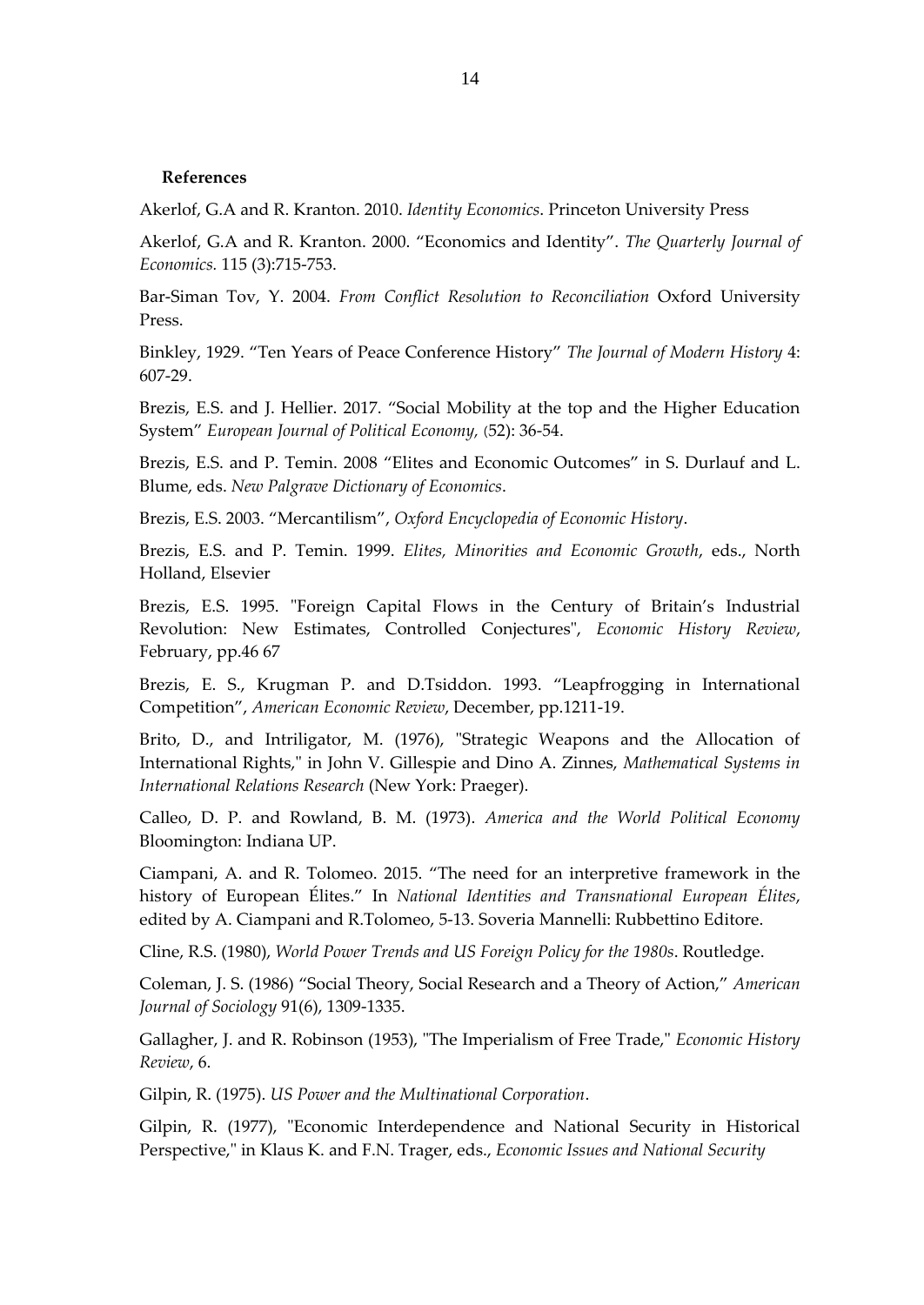Gilpin, R. (1981). *War and Change in World Politics* (New York: CUP)

Heckscher, E. F. (1965). *Mercantilism* (2nd edition, ed. E. F. Söderlund).

Hirschman, A. 0. (1945). *National Power and the Structure of Foreign Trade* (Berkeley: Univesity of CP).

Katiforis, George. 2004. "Keynes as a Bourgeois Marxist." In *The Rise of the Market: Critical Essays on the Political Economy of Neo-liberalism*, edited by Philip Arestis and Malcolm C. Sawyer, 181-224. Northampton: Edward Elgar Publishing, Inc.

Keohane, R. and Nye (1977). *Power and Interdependence: World Politics in Transition* (Boston: Little Brown).

Keohane, R.(1980), "The Theory of Hegemonic Stability and Changes in International Economic Regimes, 1967-1977," in Ole R. Holsti, Randolph M. Siverson, and Alexander L. George, eds., *Change in the International System* (Boulder: Westview).

Keynes, J. M. (1936). *The General Theory of Employment, Interest and Money.*

Keynes, John M. 1931. *Essays in Persuasion*. London: Macmillian and Co. Limited.

Keynes, J. M. (1919). *The Economic Consequences of the Peace.*

Kinder, H., and Hilgemann, W. (1964). *The Anchor Atlas of World History* (New York: Anchor).

Kindleberger, C. (1973). *The World in Depression*, 1929-1939 (Berkeley: UCP).

Kindleberger, C. (1975), "The Rise of Free Trade in Western Europe, 1820-1875," *Journal of Economic History*, XXXV, 20-55.

Krasner, Stephen D. (1976), "State Power and the Structure of International Trade," *World Politics* 28 (April 1976).

Lake, D.(1983), "International Economic Structures and American Foreign Economic Policy, 1887-1934," *World Politic*s, 35: 517-543.

Lawson, Fred H.(1983), "Hegemony and the Structure of international trade reassessed: a view from Arabia," *International Organization*, vol. 37, p.317-339.

Lemyre, L. and P. Smith. 1985. "Intergroup discrimination and self-esteem in the minimal group paradigm" *Journal of Personality and Social Psychology* 49: 660-670.

MacDonagh, Oliver (1962), "The Anti-Imperialism of Free Trade," *Economic History Review*, 2d series, 14 (August)

MacEwan, A. (1978), "The Development of the Crisis in the World Economy," in B. Steinberg *et al*, eds., *US Capitalism in Crisis* New York.

Malmgren, H. (1970), "Coming Trade Wars? Neo-Mercantilism and Foreign Policy," *Foreign Policy*, 115-143.

Mantoux, E. 1946. *The Carthaginian Peace: or the Economic Consequences of Mr. Keynes*. New York: Oxford University Press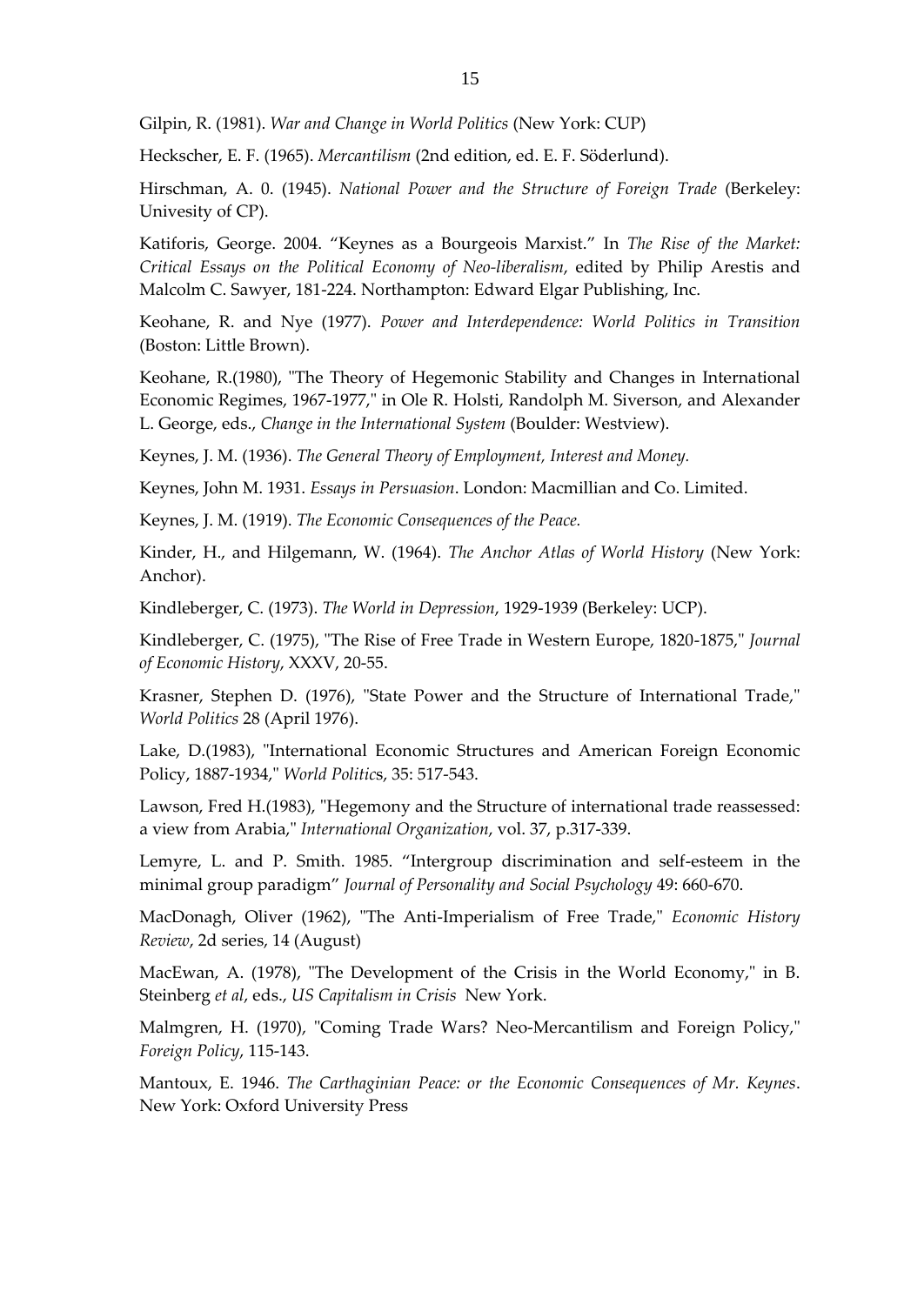Mathew, W. M. (1968), "The Imperialism of Free Trade: Peru, 1820-70," *Economic History Review*, 2d series, 21 (December).

Metzl J. (2019) *Dying of Whiteness: How the Politics of Racial Resentment is Killing America's Heartland*. Hachette

Moore, R. J. (1964-5), "Imperialism and 'Free Trade' Policy in India, 1853-4," *Economic History Review*, 2d series, 17.

Oakes, PJ and JC Turner. 1989. "Social Categorisation and Intergroup behavior" *European Journal of Social Psychology* 10: 295-301.

Organsky, A. F. K., (1968). *World Politics* (New York: Knopf).

Platt, D. C. M.(1968), "The Imperialism of Free Trade: Some Reservations," *Economic History Review*, 2d series, 21 (August).

Platt, D. C. M.(1973), "Further Objections to an 'Imperialism of Free Trade,' 1830-1860," *Economic History Review*, 2d series, 26 (February).

Skidelsky, R. 2010. *Keynes: The Return of the Master*

Skidelsky, Robert. 2003. *John Maynard Keynes 1883-1946, Economist, Philosopher, Statesman*, Macmillan, London

Skidelsky. 1976. "Balance of Power or Hegemony" in *The Interwar Monetary System* edited by B. M. Rowland. New York: New York University Press.

Smith, A. (1937) *The Wealth of Nations* (New York: Modern Press).

Tajfel, H. and J. Turner. 1979. "An Integrative theory of inter-group conflict" in WG Austin and S Worchel (eds), *The Social Psychology of Intergroup Relations*. Monterey,

Taussig, F. (1892). *The Tariff History of the United States* (New York: Capricorn Books, 1964 edition).

Temin, P. 1997. "Is it Kosher to Talk about Culture?" *The Journal of Economic History*, 57 (2): 267-287

Trachtenberg, M. 1979. "Reparations at the Paris Peace Conference" *The Journal of Modern History* 51: 24-55.

Veblen, T. (1899) *The Theory of the Leisure Class*. New York: Macmillan.

Viner, J. (1930), "English Theories of Foregn Trade Before Adam Smith," *Journal of Political Economy,* XXXVIII, 239- 310 and 404-57.

Viner, J. (1955). *Studies in the Theory of International Trade* (London: Allen and Unwin).

Viotti, P. and Kauppi. M. (1987). *International Relations Theory* (New York: MacMillan).

Wallerstein, 1. (1980), *The Modern World System, vol.2: Mercantilism and the Consolidation of the European World Economy, 1670-1750* (New York: Academic Press).

Weber, Thomas. 2008. *Our Friend "The Enemy": Elite Education in Britain and Germany before World War I*. Stanford: Stanford University Press.

Whitman, M. v. N.(1975), "Leadership without Hegemony," *Foreign Policy,* no. 20.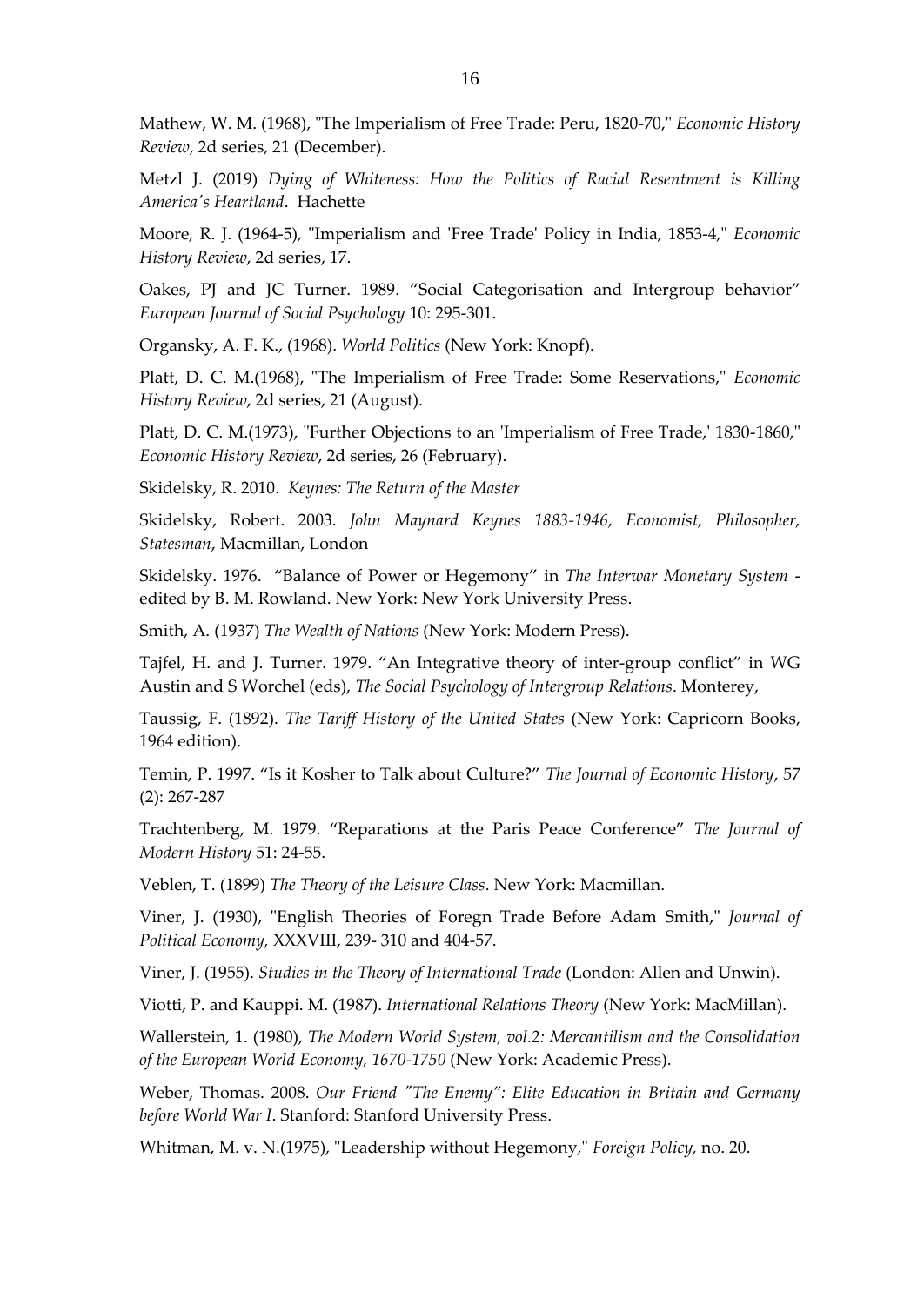Wilson, C. (1949) "Treasure and Trade Balances: the Mercantilist Problem" *Economic History Review*, 2.

## **Appendix 1**

The debates over the definition and measurement of national sovereignty and power are endless. Despite the lack of consensus on precise definitions, most scholars of the "realist" school agree that economic as well as military factors are crucial. We thus begin with the premise that the national sovereignty, i.e. power of a nation depends both on its economic and on its military power. Mathematically, we express this assumption as:

$$
NS_i = PW_i = F(EPW_i, MPW_i)
$$
\n(A1)

where  $NS_i$ ,  $PW_i$ ,  $EPW_i$ ,  $MPW_i$  are national sovereignty, total, economic and military power respectively. Without loss of generality, we take a Leontief form of relationship between both powers:  $^{20}$ 

$$
NS_i = PW_i = Min (EPW_i, MPW_i)
$$
\n(A2)

All suggested measures of economic power are intrinsically ad hoc. The proxy we adopt for economic power is total consumption – private and public. A priori, a more natural choice might be output. This choice has the inconvenience that in the case where a country decides to allocate its output to exports and leave very little for consumption, this country would be said to have economic power. Consumption is therefore a more appropriate proxy in the context of our model. Thus:

$$
EPW_i = C_i + G_i = c_i \tag{A3}
$$

Where  $C_i$  is consumption of citizen,  $G_i$  government expenditures, and  $c_i$  is then the output allocated to consumption.

Military power, *MPW<sup>i</sup>* is a function of the stock of military equipment and infrastructure of war owned by the country (planes, missiles, artillery, warships...), but also of the possibility of immediately purchasing ammunition and financing the soldiers. The stock of military equipment, as well as the stock of foreign reserves hoarded in the past, M<sub>*i*</sub> is given exogenously at the start of the period and there is no depreciation of materials during periods of peace. The possibility of being ready for war is then a function of the stock of foreign reserves.

<sup>&</sup>lt;sup>20</sup> I choose this discontinuous functional form for convenience, and in order to ensure transparency of the results, but any functional form in the class of the CES function yields the same results.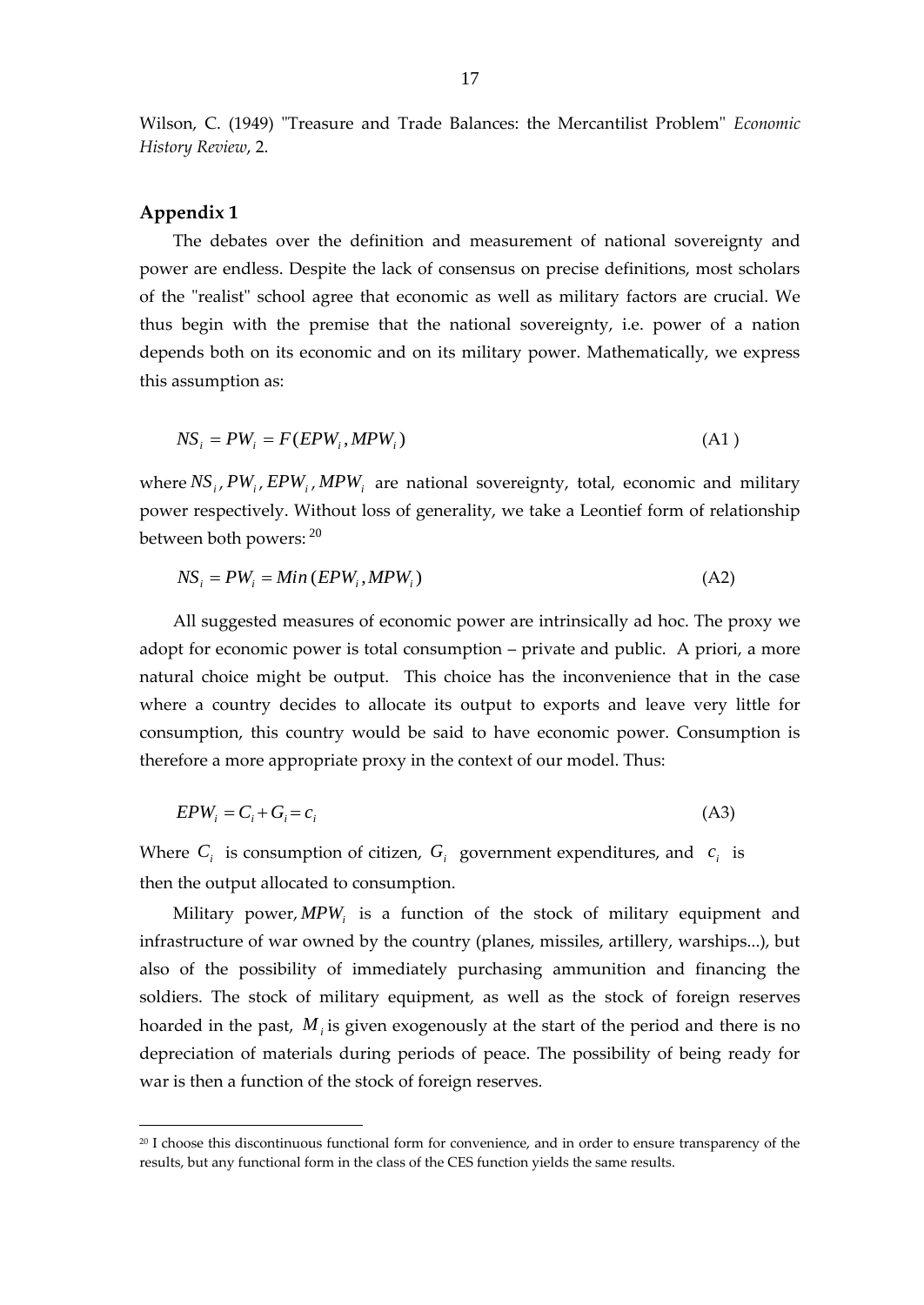Therefore the increase in foreign reserves, denoted by  $O_i$  is a factor influencing the military power of a country. (Note that the accumulation of foreign reserves in the past is included in *M<sup>i</sup>* ).

We therefore have the specification

$$
MPW_i = O_i + M_i \tag{A4}
$$

Therefore the power of a nation, *PW<sup>i</sup>* is:

$$
NS_i = PW_i = Min(c_i, O_i + M_i)
$$
\n(A5)

From the national income identity, we have that:  $21$ 

$$
Y_i = C_i + G_i + N X_i \tag{A6}
$$

The flow of foreign reserves and the trade balance are linked by the simple expression:

$$
O_i = R_i + N X_i \tag{A7}
$$

where  $O_i$  is the increase in foreign reserves,  $N X_i$  is the current account surplus, and *Ri* represents the reparations paid by a foreign country (only a country having won a war can ask for reparations).

In consequence we have:

$$
NS_i = PW_i = Min(c_i, R_i + y_i - c_i)
$$
\n
$$
(2)
$$

where  $y_i = Y_i + M_i$ .

## **Appendix 2**

In order to prove Proposition 1, we first show two lemmas. Note that we assume that K is such that  $K \gg y_1/2$ .

#### **Lemma 1**.

Given reparation of size R, consumption which lead to maximum power is:

$$
c_i^* = (y_i + R_i)/2 \tag{A8}
$$

#### **Proof.**

Equate the two elements of equation (2). See also Figure 4.

<sup>&</sup>lt;sup>21</sup> Recall that investments are equal to the savings of the elite, a small group of size 0 not included in this part.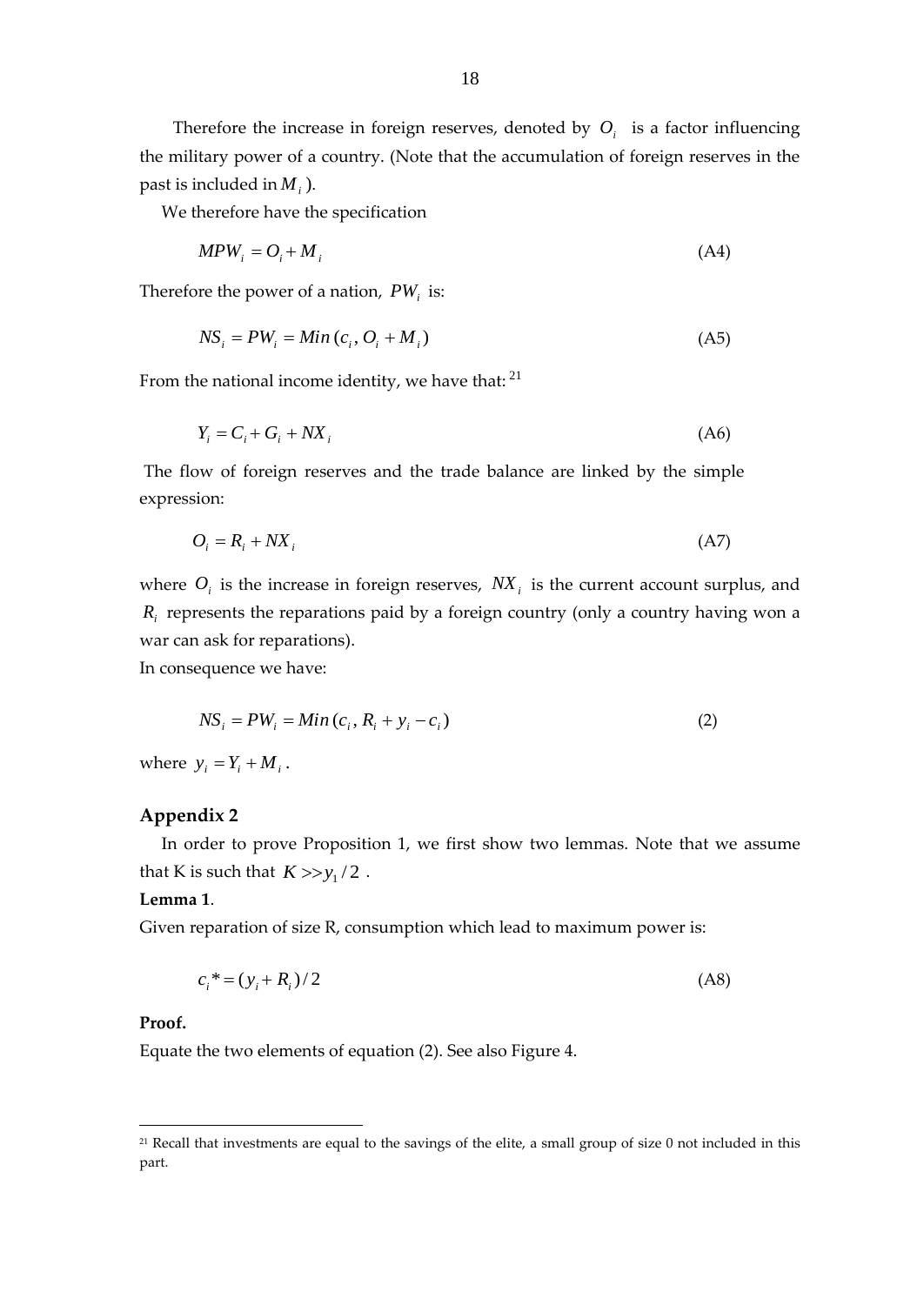## **Lemma 2**

Given that  $K > > y_1/2$  then the optimal amount of reparations is:

$$
R_1^* = -R_2^* = (y_2 - y_1)/2 \tag{4}
$$

And therefore we get:

$$
c_1^* = c_2^* = (y_1 + y_2)/4\tag{5}
$$

$$
N X_1^* = (3y_1 - y_2)/4 - M_1 \qquad O_1^* = (y_1 + y_2)/4 - M_1 \tag{A9}
$$

$$
NX_2^* = (3y_2 - y_1)/4 - M_2 \qquad O_2^* = (y_1 + y_2)/4 - M_2 \qquad (A10)
$$

## **Proof**

The equilibrium is a perfect Nash equilibrium of a one period decision game. In the case of balance of power, then the Nash equilibrium necessitates that  $PW_2 = PW_1$ . In consequence, given equation (A8), we get the equations (4) and (5) and especially that  $c_1^* = c_2^* = (y_1 + y_2)/4$ . QED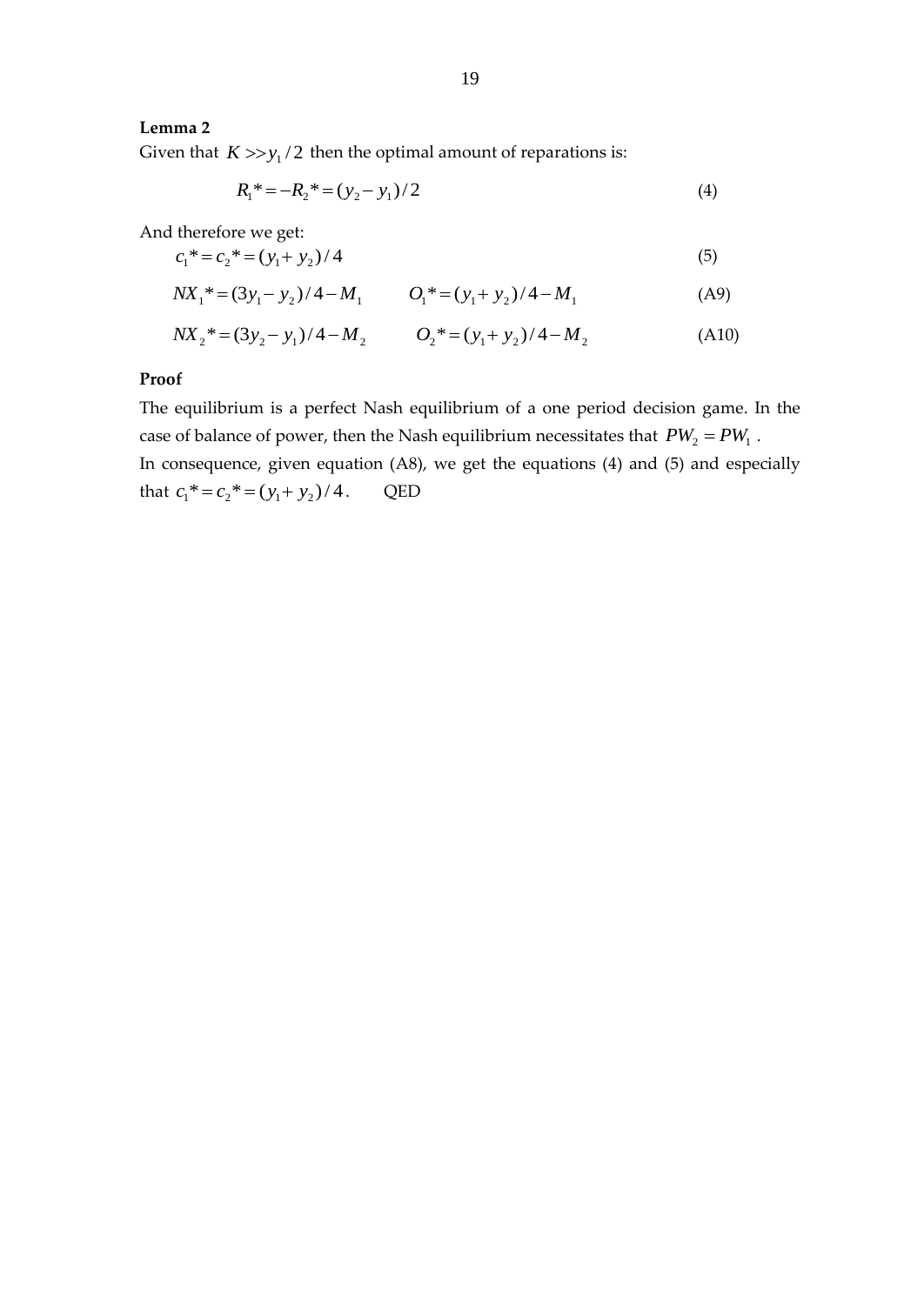| Year                        | Germany | France | <b>United Kingdom</b> | <b>United States</b> |
|-----------------------------|---------|--------|-----------------------|----------------------|
| GDP per capita in 2011 US\$ |         |        |                       |                      |
| 1860                        | 3312    | 3113   | 4988                  | 3425                 |
| 1870                        | 3715    | 3086   | 5716                  | 3736                 |
| 1880                        | 4023    | 3488   | 5879                  | 4866                 |
| 1890                        | 4904    | 3909   | 6711                  | 5184                 |
| 1900                        | 6029    | 4731   | 7446                  | 6252                 |
| 1910                        | 6763    | 4878   | 7567                  | 7586                 |
| 1920                        | 5647    | 5309   | 6881                  | 8485                 |
| 1930                        | 8027    | 7455   | 8504                  | 9490                 |
| 1940                        | 10914   | 6650   | 10716                 | 11307                |
| 1950                        | 7840    | 8531   | 10846                 | 15241                |
| Population, in thousands    |         |        |                       |                      |
| 1850                        | 33746   | 36350  | 27181                 | 23580                |
| 1860                        | 36049   | 37300  | 28888                 | 31839                |
| 1870                        | 39231   | 38440  | 31400                 | 40241                |
| 1880                        | 43500   | 39045  | 34623                 | 50458                |
| 1890                        | 47607   | 40014  | 37485                 | 63302                |
| 1900                        | 54388   | 40598  | 41155                 | 76391                |
| 1910                        | 62884   | 41224  | 44916                 | 92767                |
| 1920                        | 60894   | 39000  | 46821                 | 106881               |
| 1930                        | 65084   | 41610  | 45866                 | 123668               |
| 1940                        | 69835   | 41000  | 48226                 | 132637               |
| 1950                        | 68375   | 42518  | 50127                 | 152271               |

Table 1. Data on leader countries – 1850-1950.

Source: Maddison.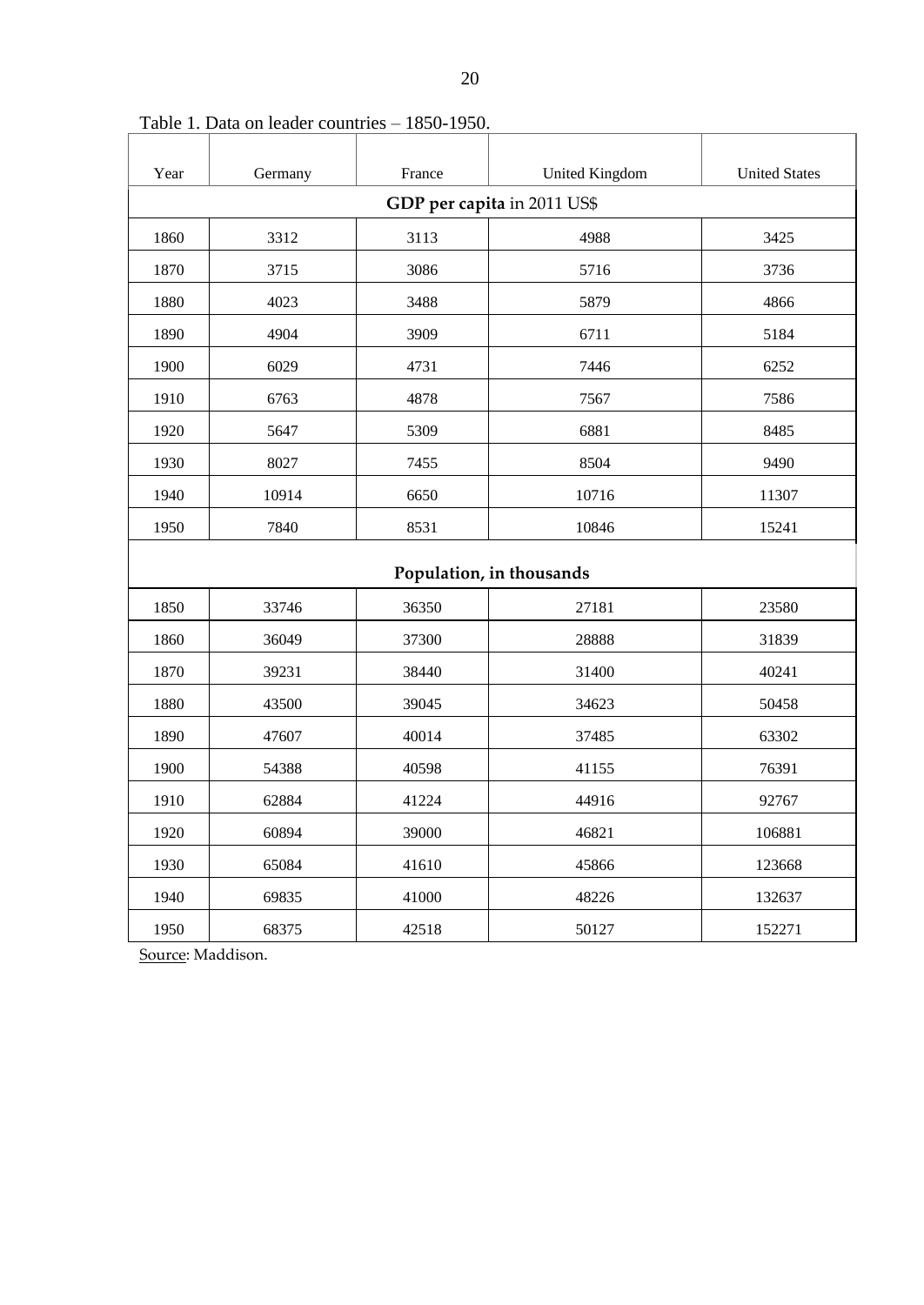



**Figure 1: Hegemony of Britain: 1850-1910 – GDP per capita**

**Notes:** The GDP per capita index is set at 100 for 1850. The UK is in yellow, Germany is in blue, France in red, and the US is the green line.

**Source:** Maddison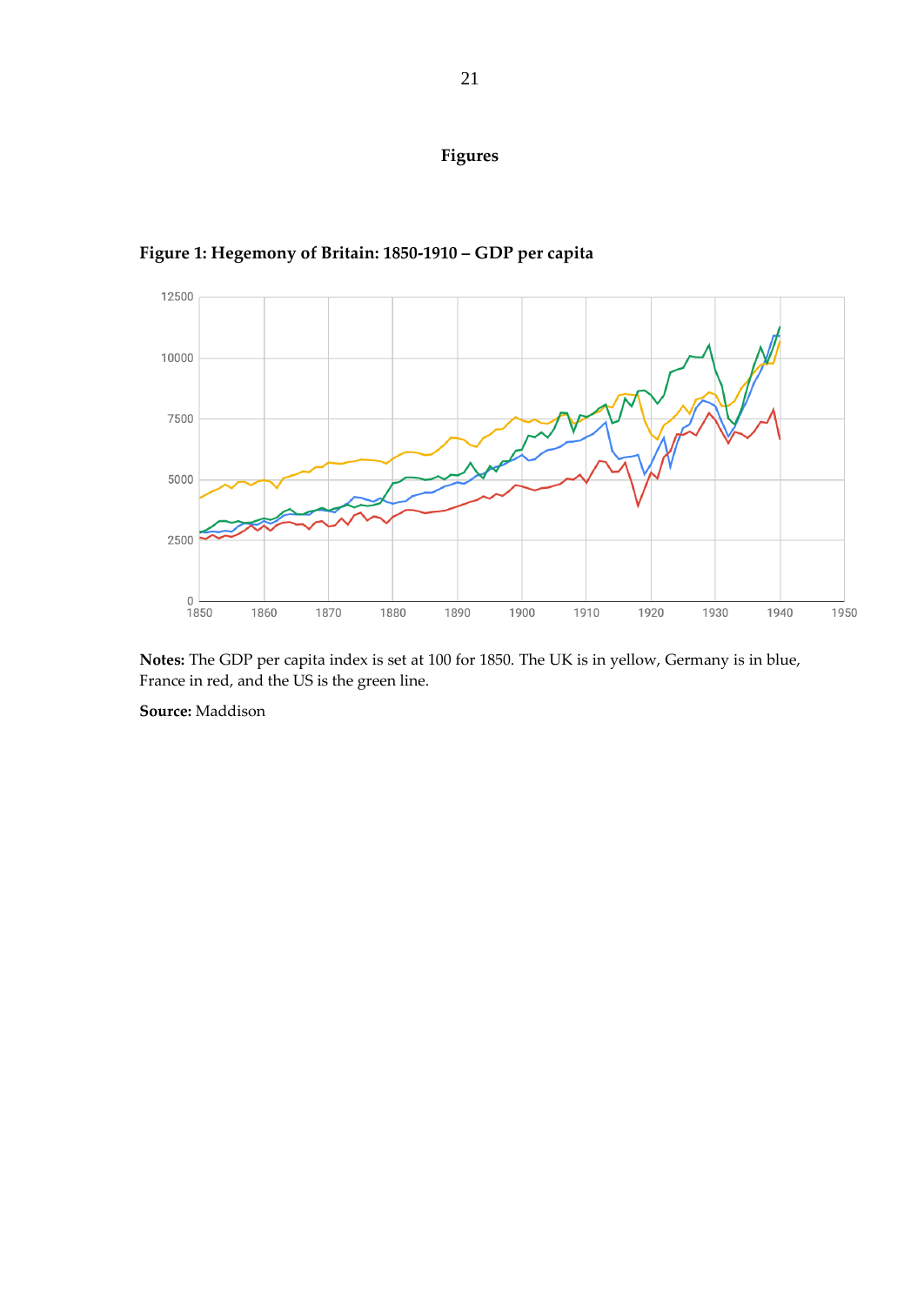

## **Figure 2: Hegemony of the US: 1945-2008.**

22